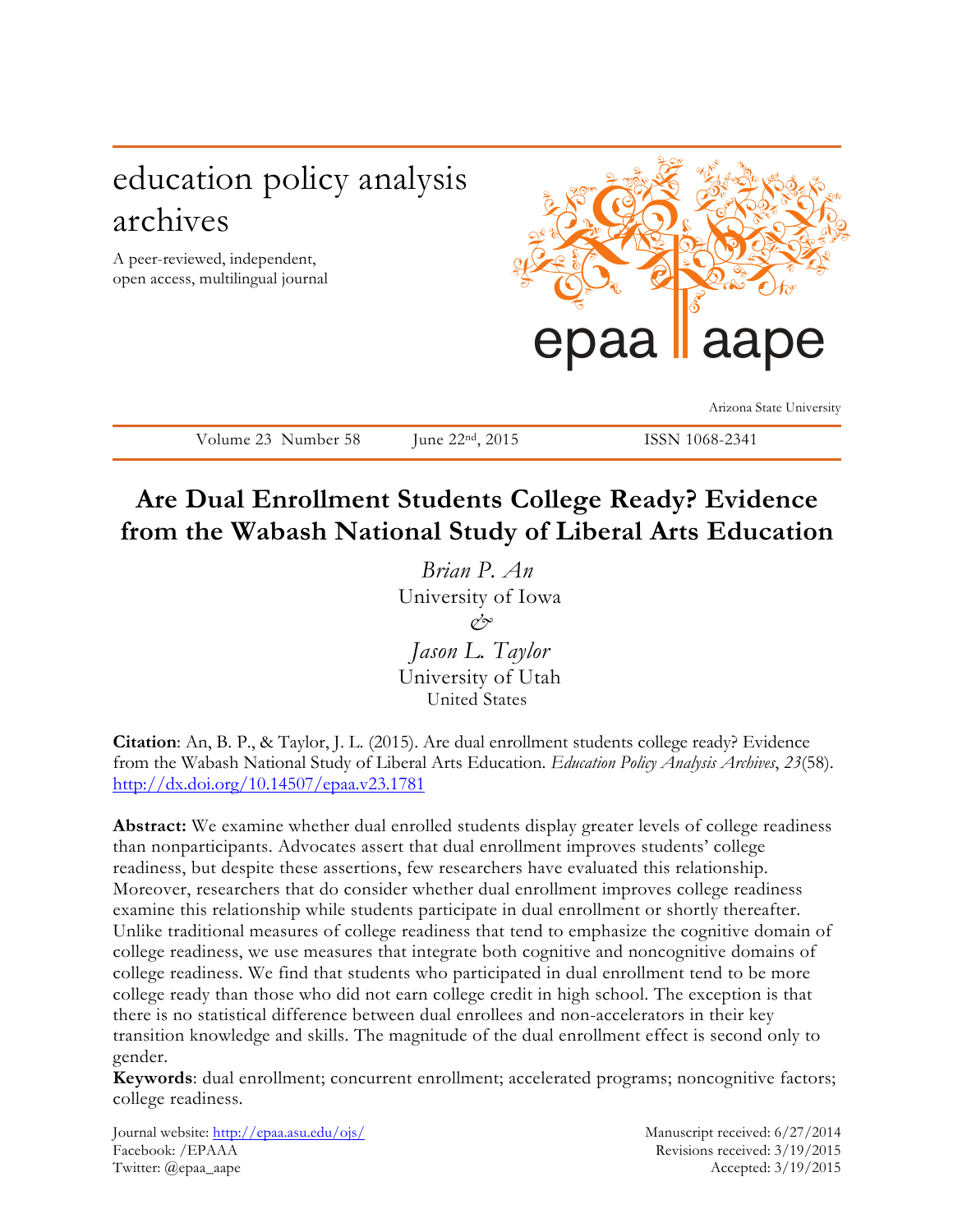# **¿Están los Estudiantes de Matriculas Duales Preparados para Ingresar a la Universidad? Evidencia del Estudio Nacional de Artes de Wabash**

**Resumen:** Examinamos si los estudiantes de matriculas duales muestran mayores niveles de preparación para la universidad que los que no participan en ese programa. Los defensores afirman que la doble inscripción mejora la preparación para la universidad de los estudiantes, pero a pesar de estas afirmaciones, pocos investigadores han evaluado esta relación. Por otra parte, los investigadores que si consideran que la doble matrícula mejora la preparación universitaria examinan esta relación mientras los estudiantes participan en doble inscripción o poco después. A diferencia de las medidas tradicionales de preparación para la universidad que tienden a enfatizar el dominio cognitivo de preparación para la universidad, utilizamos medidas que integran dominios cognitivos y no-cognitivos de preparación para la universidad. Encontramos que los estudiantes que participaron en la doble matrícula tienden a ser más preparados para la universidad que los que no ganan créditos universitarios en la escuela secundaria. La excepción es que no hay diferencia estadística entre los inscritos en matriculas duales y los que no en conocimientos y habilidades importantes para los estudios universitarios. El efecto de magnitud de las matriculas duales sólo es superado por el género.

**Palabras clave:** doble matrícula; inscripción simultánea; programas acelerados; factores nocognitivos; preparación para la universidad

# **Estão os Alunos de Matrícula Dupla Preparados para Entrar na Faculdade? Evidências do Estudo Nacional de Artes de Wabash**

**Resumo:** Examinamos se os alunos de inscrição duplas mostram níveis mais elevados de preparação para a faculdade do que aqueles que não participam nesse programa. Os defensores argumentam que a dupla inscrição melhor preparação para os estudantes universitários, mas apesar destas afirmações, poucos pesquisadores avaliaram essa relação. Além disso, os pesquisadores acreditam que, se a dupla prontidão faculdade de inscrição melhora a examinar esta relação, enquanto os alunos participam de matrícula dupla ou pouco depois. Ao contrário de medidas tradicionais de prontidão para faculdade que tendem a enfatizar o domínio cognitivo de preparação para a faculdade, usamos medidas que integram domínios cognitivos e não-cognitivas na preparação para a faculdade. Descobrimos que os alunos que participaram do programa da matrícula dupla tendem a estar mais preparados para a faculdade do que aqueles que não ganham créditos universitários na escola. A exceção é que não há diferença estatística entre os alunos de dupla inscrição e os que não em conhecimentos e habilidades importantes para a faculdade. A magnitude do efeito da dupla inscrição só é superado por gênero.

**Palavras-chave:** matrícula dupla; matrícula concomitante; programas acelerados; fatores nãocognitivos; preparação para a faculdade

# **Introduction1**

Researchers and policy makers typically define dual enrollment as a college course that high school students take and for which they receive college credit upon successful completion. Also referred to as dual credit or concurrent enrollment, dual enrollment policies and programs vary by state, but a similar feature among these programs is that students participate in college-level courses while in high school (Borden, Taylor, Park, & Seiler, 2013; Karp, Bailey, Hughes, & Fermin, 2005). Recent evidence shows dual enrollment is a widespread and growing phenomenon. In 2010,

<sup>&</sup>lt;sup>1</sup> Both authors equally contributed to the study and the authorship order is alphabetical.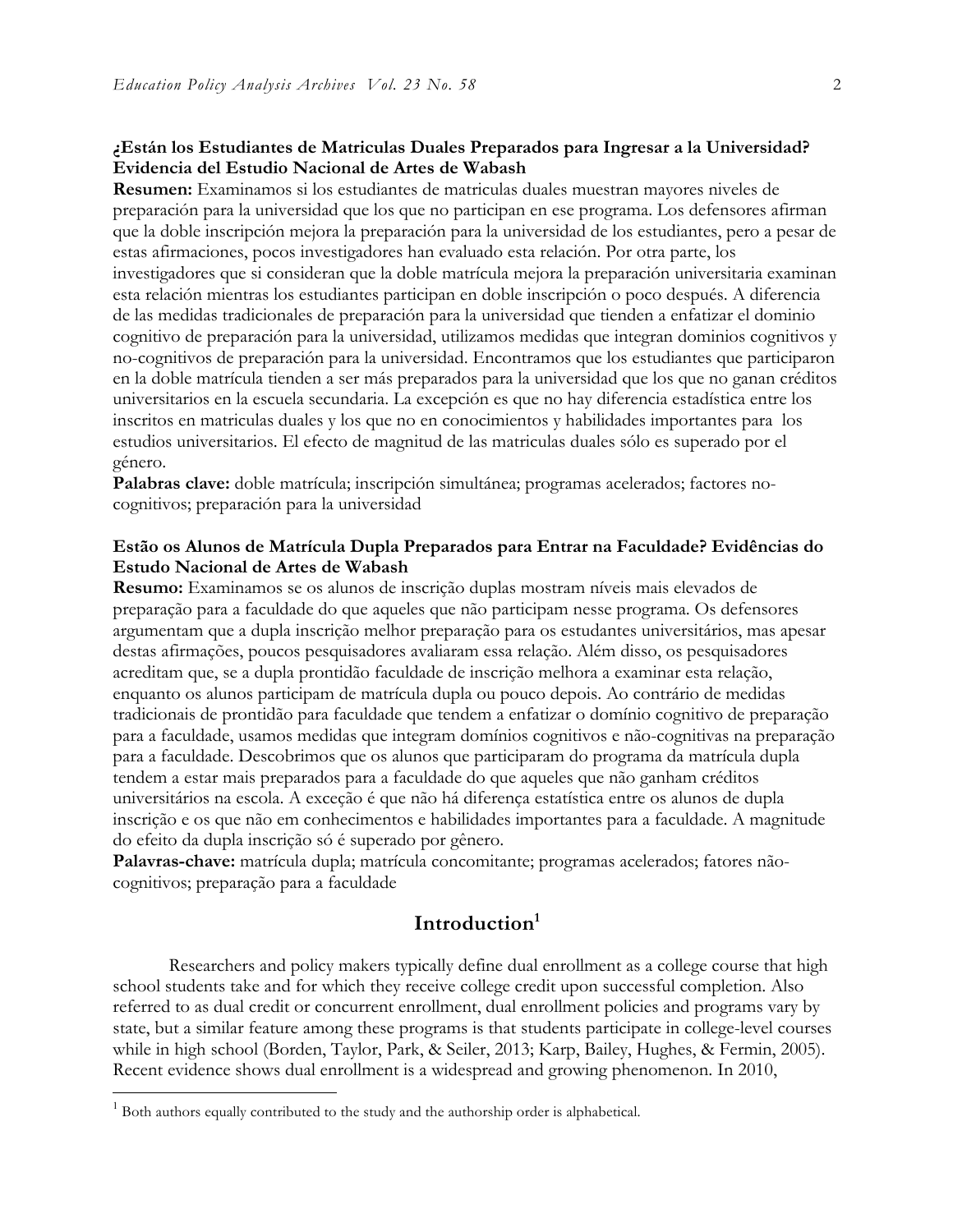approximately 82% of public high schools had students who participated in dual enrollment courses, and as of 2012, at least 47 states have polices related to dual enrollment (Borden et al., 2013; Thomas, Marken, Gray, & Lewis, 2013).

Proponents of dual enrollment contend these programs enhance the senior year of high school, increase college access and success, reduce time to a college degree, and save students money (Hoffman, Vargas, & Santos, 2008; Klopfenstein, 2010). Indeed, studies show dual enrollees tend to earn higher grades and are more likely to attain a college degree than non-dual enrollees (Allen & Dadgar, 2012; An, 2013a, 2013b; Karp, Calcagno, Hughes, Jeong, & Bailey, 2007; Taylor, in press). In addition to credit accumulation and degree completion, evidence suggests dual enrollment improves students' college readiness (An, 2013b; Kim & Bragg, 2008). In this paper, we define college readiness as cognitive factors (e.g., academic achievement and coursework) and noncognitive factors (e.g., commitment to academic goals and effort) that are required to transition to and succeed in college without the need for course remediation (Conley, 2012). Policy makers, social scientists, and advocacy groups have elevated college readiness to the national discourse, partly due to the large number of students participating in remedial education. Research shows 52% of students at two-year colleges and 20% of students at four-year colleges test into and enroll in remediation (Complete College America, 2012).

Some researchers consider dual enrollment as a means to reduce the need for remediation, in particular, and to improve college readiness, more generally. Studies show dual enrollees are less likely to enroll in a remedial course than non-dual enrollees (An, 2013b; Kim & Bragg, 2008). Despite advocates' assertion that dual enrollment improves students' college readiness (e.g., Blackboard Institute, 2010; Conklin & Sanford, 2007; Texas P-16 Council, 2007), there is little research on the relationship between dual enrollment and college readiness. Studies showing that dual enrollment decreases the need for remediation generally assume college readiness is the mechanism through which dual enrollment affects academic performance; yet few researchers test this assumption. Moreover, researchers that do consider whether dual enrollment improves college readiness focus on the immediate gains in college readiness while students are participating in dual enrollment or shortly thereafter (Burns & Lewis, 2000; Huntley & Schuh, 2002–2003; Karp, 2012; Medvide, & Blustein, 2010), or measure college readiness using only academic indicators (An, 2013b). In other words, most dual enrollment studies assess outcomes while students are in high school or upon their immediate transition to college using cognitive measures or academic proxies of college readiness such as standardized test scores and placement in remediation. Although important, it is unclear whether dual enrollees display signs of college readiness after they matriculate to college using a more comprehensive definition of college readiness.

Our study addresses this gap in that we examine the relationship between dual enrollment participation and college readiness at the end of students' first year of college using data from the Wabash National Study of Liberal Arts Education—a large-scale, longitudinal study designed to understand factors that influence the outcomes of a liberal arts education. Although advocates of dual enrollment programs and policies claim these programs increase college readiness, few researchers have empirically tested this assertion. Instead of focusing on students' gains in college readiness before and after they participated in dual enrollment, as is common of previous studies, we consider whether dual enrollees continue to display higher levels of college readiness than non-dual enrollees at the end of their first year of college. Furthermore, we consider not just cognitive measures of college readiness, but expand college readiness using Conley's (2007, 2012) model to examine the relationship between dual enrollment and noncognitive measures of college readiness.

This study is timely for several reasons. First, dual enrollment is expanding in scope. The number of students participating in dual enrollment has increased substantially over the past 10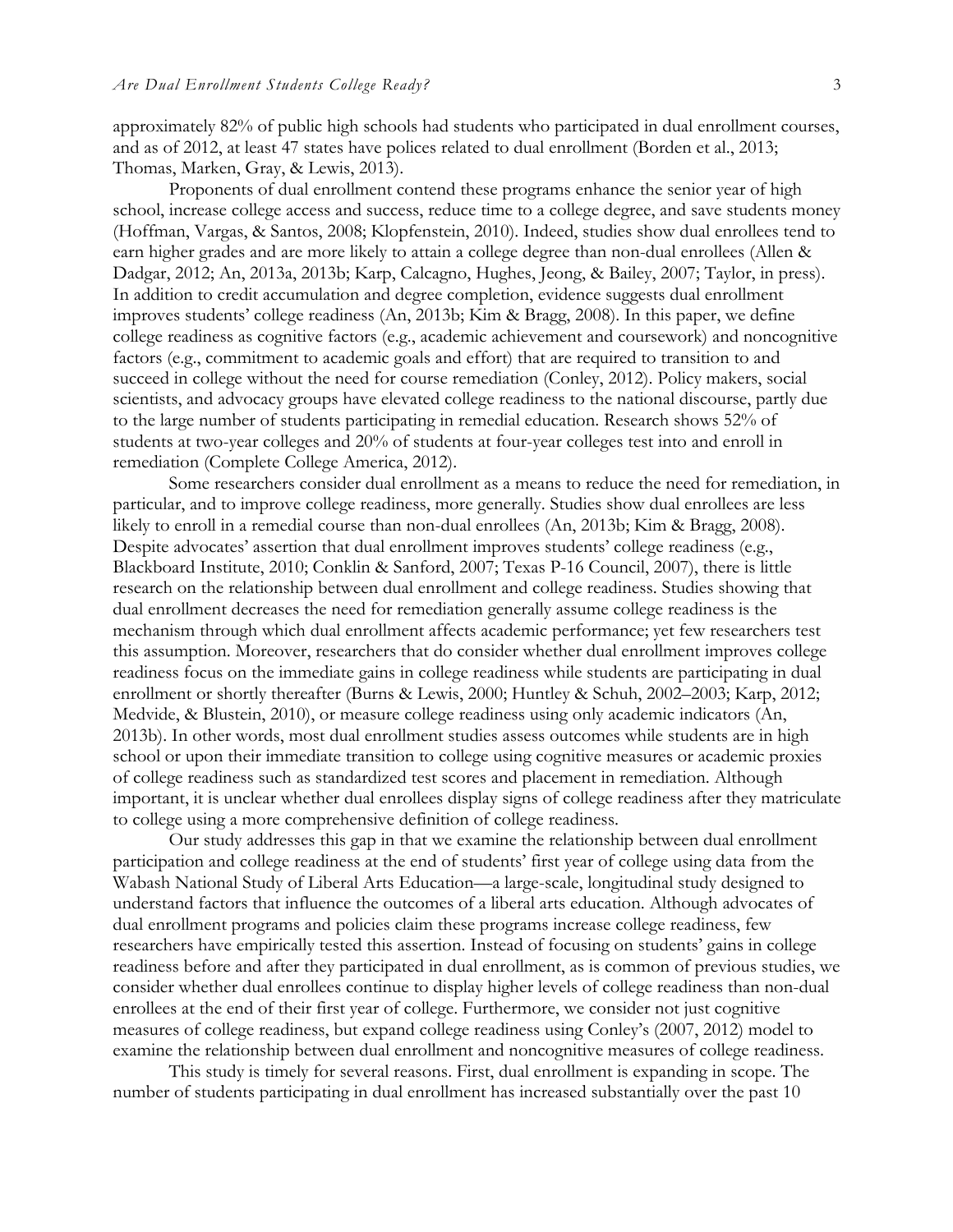years (Thomas et al., 2013; Waits, Setzer, & Lewis, 2005). Second, state dual enrollment policies continue to evolve and vary extensively (Borden et al., 2013), which suggests students' experience in dual enrollment may differ across institutional contexts. Third, understanding the relationship between dual enrollment and a more comprehensive definition of college readiness could inform policy makers and educators' efforts to design effective dual enrollment policies and programs. Finally, if policy makers and educators want to promote dual enrollment as a means to raise college readiness, then researchers need to investigate this relationship in college instead of considering it immediately after students completed the program.

In the next section, we provide a literature overview on dual enrollment as well as literature on college readiness. We then highlight the relationship between dual enrollment and college readiness. Finally, we discuss the limitations of previous definitions of college readiness and propose Conley's (2007, 2012) more comprehensive consideration of college readiness.

### **Literature Review**

#### **Dual Enrollment Programs**

As previously noted, dual enrollment is an accelerated program where high school students participate in college-level courses, where they receive either only college credit or both high school and college credit (Allen, 2010; Blackboard Institute, 2010; Hoffman et al., 2008). Although a seemingly straightforward definition, the types of programs described as dual enrollment vary extensively. Bailey and Karp (2003) define three types of credit-based transition programs: 1) singleton programs are stand-alone college courses available to high school students; 2) comprehensive programs include multiple college courses typically offered during the junior and senior year of high school; and 3) enhanced comprehensive programs integrate college-level courses and various support services to high school students. Thus, students' participation in dual enrollment might occur once or twice in the form of a singleton program or might occur repeatedly during their high school experience that could result in the completion of an associate's degree at the time of high school graduation, as for example, the case with Early and Middle College High Schools.

Both dual enrollment participation and state policies have expanded in recent years. Parallel surveys administered by the National Center for Education Statistics show the estimated number of students participating in dual enrollment courses increased from approximately 1.2 million students in 2002–03 to 2.0 million students in 2010–11. The percentage of high schools that offer dual enrollment also increased, from 71% to 82%, during the same period (Thomas et al., 2013; Waits et al., 2005). In addition to increased participation in dual enrollment, states with formal legislative or board policies that address dual enrollment increased from 33 states in 2001 to 47 states in 2012 (Borden et al., 2013; Education Commission of the States, 2001).

Policy makers and educators have argued that dual enrollment programs and policies offer students many benefits, which include enriching students' senior year of high school (Allen, 2010), diversifying the high school curriculum (Boswell, 2001), preparing students for college and increasing students' college aspirations (Smith, 2007), and reducing time to a college degree and saving students money (Hoffman et al., 2008). Furthermore, there is accumulating evidence that dual enrollment participation positively influences students' college enrollment, college GPA, college persistence, and college completion (Allen & Dadgar, 2012; An, 2013a, 2013b; Karp et al., 2007; Taylor, In press).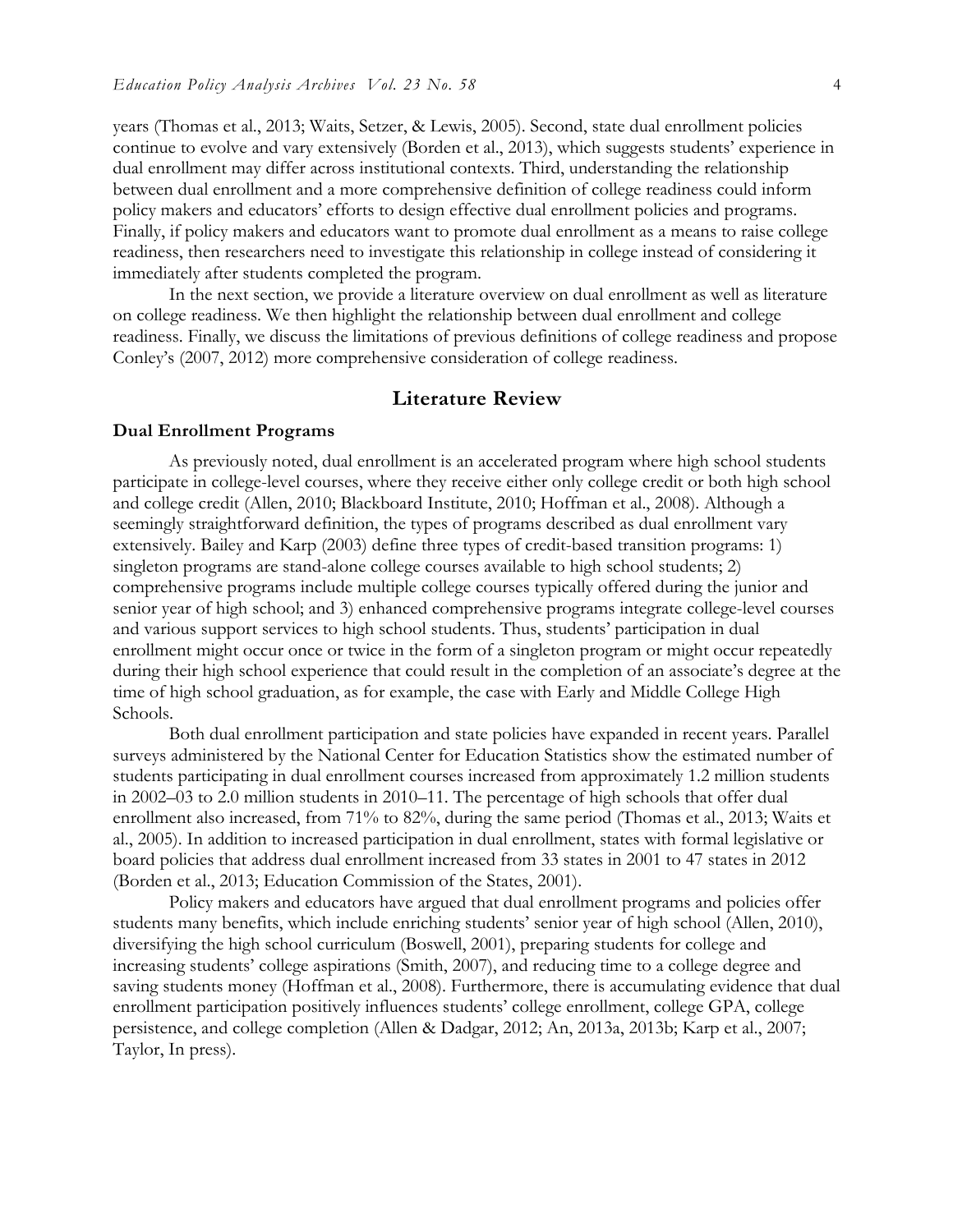#### **Importance of College Readiness on College Success**

Under the Obama Administration, the United States Department of Education has prioritized "college and career readiness" for all students (U.S. Department of Education, 2010). Although promoted as a policy goal, policy makers, educators, and researchers have differed in their meaning of college readiness. Traditionally, organizations and researchers have defined college preparation or readiness by students' academic readiness or academic ability, as measured by the types of courses taken in high school, need for remediation, standardized test scores, and high school grade point averages (ACT, 2012b; Adelman, 2006). The National Association for College Admission Counseling indicates that standardized exam scores, grades in college prep courses, and the strength of students' curriculum tend to be the most important factors for college admission decisions (Clinedinst & Hawkins, 2010). Even in non-selective institutions such as community colleges, administrators use standardized math, English, and reading placement exams to assess students' readiness for college coursework (Parsad & Lewis, 2003). Furthermore, recent studies on the college readiness of high school students tend to operationalize college readiness using standardized tests scores or other academic measures (Maruyama, 2012; Porter & Polikoff, 2012; Venezia & Voloch, 2012).

ACT identifies college readiness benchmarks as minimum ACT scores necessary for students' success in college courses in English, reading, math, and science (ACT, 2012a). The assumption is that high school students who meet these benchmarks are ready for college and likely to be successful in college. That is, ACT benchmark scores predict success in college courses (ACT, 2012a).

The academic rigor of students' high school coursework strongly determines how well they perform and persist in college. For instance, Adelman (1999) estimates over two-fifths of the contribution precollege academic preparation has on undergraduate degree attainment is due to students' high school curriculum. Researchers in particular consider math coursework, such as Algebra II or trigonometry, as important gateway courses for students' college success (Porter & Polikoff, 2012).

A separate but related body of scholarship suggests that noncognitive factors predict college enrollment and retention, such as adjustment and motivation. Sedlacek (2004) identifies eight variables that constitute the noncognitive domain: positive self-concept, realistic self-appraisal, successfully handling the system, preference for long-term goals, availability of strong support person, leadership experience, community involvement, and knowledge acquired in a field. He argues these noncognitive indicators are especially relevant for nontraditional students.

## **The Relationship between Dual Enrollment and College Readiness**

Dual enrollment provides an opportunity for students to transition more seamlessly from high school to college. Dual enrollees are more likely to understand what it means to be a "college student" and are able to navigate the college landscape better than non-dual enrollees (Bailey, Hughes, & Karp, 2002; Karp, 2012). For instance, Karp (2012) argues dual enrollment helps students' transition from high school to college because students learn the normative rules and behaviors of college from participating in these programs. This transition not only requires students to prepare academically for the rigors of college coursework, students also need to understand better the postsecondary educational system. Therefore, dual enrollees spend less time floundering during the first year of college and they become acclimated to their new role quicker than non-dual enrollees. Karp (2012) shows students who participated in dual enrollment initially had little understanding of the study skills and expectations necessary to succeed in college. As students finish their dual enrollment course, however, they have a better sense of these skills and expectations for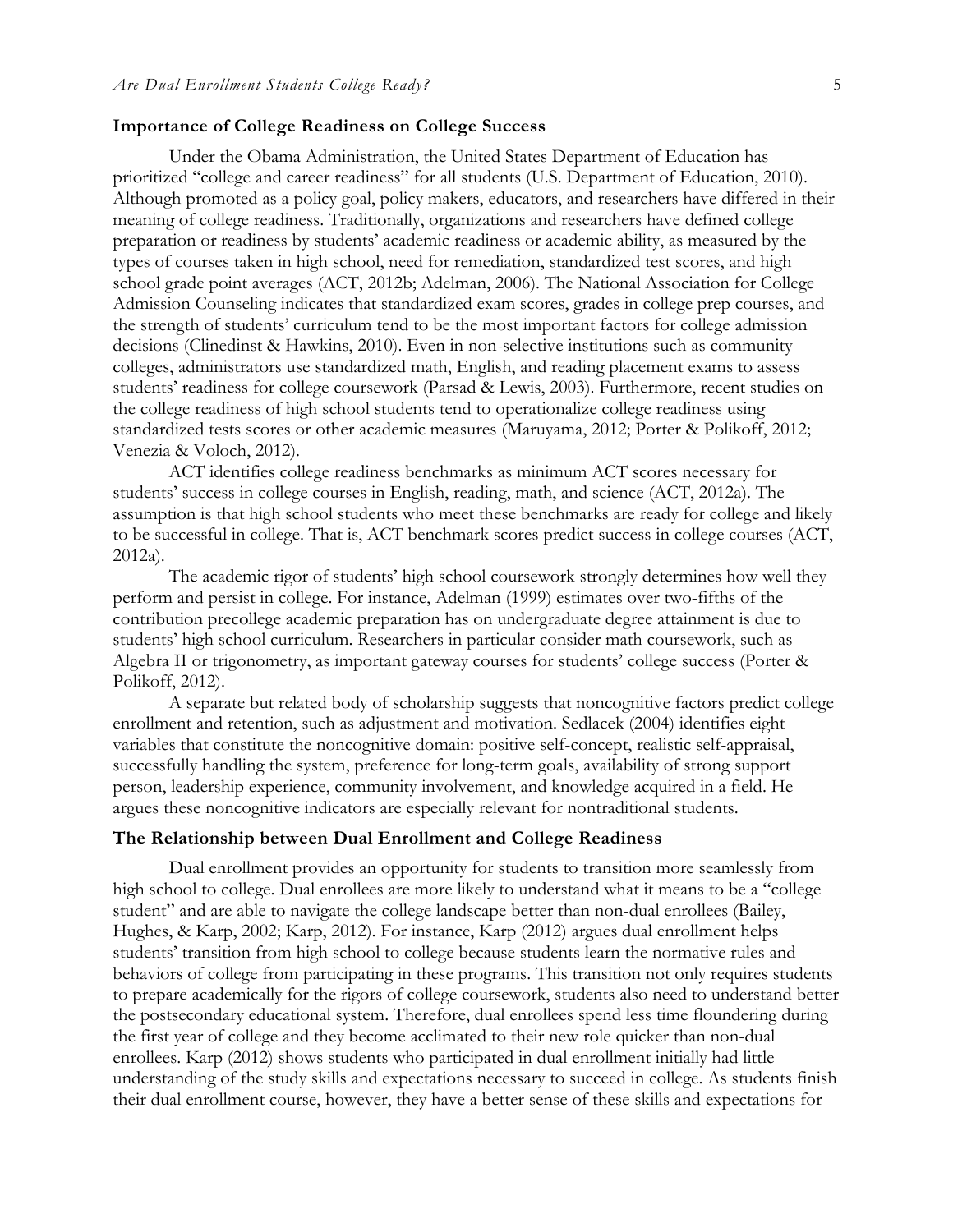college success. Research furthermore shows participation in dual enrollment improves students' study habits and raises their academic motivation (An, 2015; Karp, 2012; Smith, 2007). Dualenrolled students are more likely to work harder in their college courses than their high school courses because the dual enrollment courses count toward college (Medvide & Blustein, 2010). Given these improvements in study habits and motivations, dual enrollment participants are able to handle better the expectations of and interactions with college professors than nonparticipants (Andrews, 2004; Huntley & Schuh, 2002–2003; Medvide & Blustein, 2010). Prior research provides some evidence that dual enrollment improves students' college readiness. The probability of taking a remedial course for students who participated in dual enrollment is lower than those who did not participate in dual enrollment (An, 2013b; Kim & Bragg, 2008).

Despite the insights derived from prior research, research on dual enrollment effects tend to concentrate on two related streams of inquiry. The first considers the influence of dual enrollment on immediate educational outcomes. For example, researchers are interested in whether dual enrollment participation alters a student's academic motivation, educational expectations, and college readiness immediately after participation or prior to college matriculation. These outcomes serve as conditions of college preparation (before students matriculate to college). The second stream of research focuses on the influence of dual enrollment on college outcomes, such as college enrollment, college grades, or college degree attainment. Here, researchers are interested in whether dual enrollment improves important markers for college success and persistence, which ultimately lead to a college degree.

Although dual enrollment researchers typically agree that one purpose of dual enrollment is to improve college readiness, few researchers have explicitly tested this claim. Our study addresses this gap. Unlike prior research, we do not consider the immediate influence of dual enrollment participation on college readiness (we operationalize college readiness below). If participation in dual enrollment improves college readiness, we would expect dual enrollees to exhibit higher levels of college readiness indicators when enrolled in college compared to non-dual enrollees. Furthermore, instead of traditional measures of college readiness (e.g., ACT scores), we use Conley's (2007, 2012) framework of college readiness. The significance of Conley's framework is that: it includes both cognitive and noncognitive measures of college readiness; it is empirically grounded; and practitioners, policy makers, and researchers are increasingly applying it in state and local contexts.

# **Conley's Framework of College Readiness**

David Conley (2007, 2012) developed a model that defines the knowledge and skills needed for a student to be college and career ready. Conley's (2007, 2012) model integrates the cognitive and noncognitive domains previously discussed into four primary dimensions: a) key cognitive strategies; b) key content knowledge; c) key learning skills and techniques; and d) key transition knowledge and skills.<sup>2</sup>

*Key cognitive strategies* are the intentional and practiced intellectual behaviors important for college-level work, and they include problem formulation, research, interpretation, communication, and verification (Conley, 2007, 2012). The second dimension, *key content knowledge*, is an understanding of the structure of knowledge and foundational content from core subject areas. This dimension also includes students' interactions with content knowledge, their perceptions about the value of content knowledge, and their effort and willingness to learn content knowledge. *Key learning skills and techniques*, the third dimension, includes ownership of learning (e.g., goal setting, motivation, self-efficacy, and help seeking) and learning techniques (e.g., time management, study skills,

 $2$  Conley's (2007) initial model has changed somewhat (Conley, 2012), but the constructs remain similar and the model is empirically grounded in a national study of college faculty (Conley, 2010).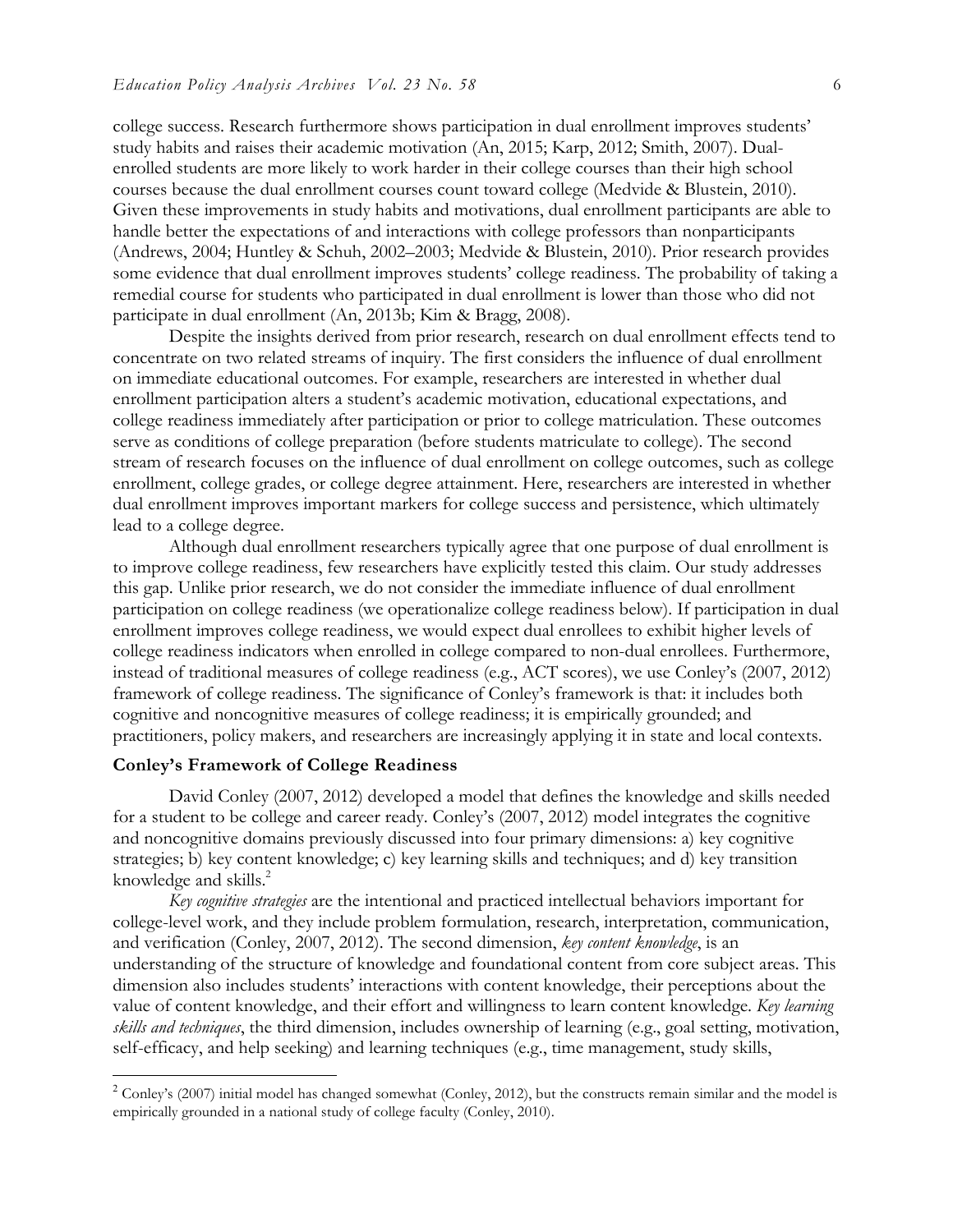memorization/recall, strategic reading, and collaborative learning). The last dimension is *key transition knowledge and skills*, privileged information students need to understand how colleges operate. This includes information that students need to transition successfully from high school, such as college admissions, college costs, career and college major awareness, college norms and expectations, and self-advocacy (Conley, 2012). It also includes skills necessary to interact with a diverse array of individuals in college, which includes peers and faculty (Conley, 2007).

Despite the comprehensiveness of Conley's (2012) model, researchers have yet to develop instruments to measure comprehensively these four dimensions. Conley and his associates developed the College Ready School Diagnostic instrument and have attempted to validate some of the underlying constructs (Lombardi, Conley, Seburn, & Downs, 2013; Lombardi, Seburn, & Conley, 2011). This instrument, however, measures constructs that predict college readiness while students are still in high school and before they matriculate to college. Conley's premise is that students need to be prepared not only for college enrollment but also for college success. It is therefore important to evaluate college readiness indicators from students' behaviors and performance in college and not just prior to college. The question then becomes whether the college readiness that students obtain through dual enrollment translates into observable college readiness indicators that are associated with Conley's model.

Given recent assertions that dual enrollment improves college readiness, it is critical to test empirically this claim. Further, it is relevant to determine if dual enrollment improves college readiness using measures that go beyond cognitive measures and tap into noncognitive dimensions of college readiness (Karp, 2012). We posed the following research question in this study: Do dual enrolled students outperform non-dual enrolled students on cognitive and non-cognitive college readiness indicators during their first year of college?

# **Data and Methods**

We used existing data from the Wabash National Study of Liberal Arts Education (WNSLAE), a longitudinal study of first-year, full-time undergraduate students who entered one of 23 four-year postsecondary institutions in 2008. These postsecondary institutions are located in 14 states and spans across all four Census regions: West, Midwest, Northeast, and South. Despite the multiple regions from which institutions came, the majority of institutions are from the Midwest (26%) and Northeast (57%) regions. The WNSLAE investigators surveyed students in the fall of 2008 (beginning of their first year), and resurveyed them in the spring of 2009 (the end of their first year) (Center of Inquiry at Wabash College, 2011). The primary purpose of WNSLAE is to study the influence of liberal arts colleges and experiences, and as a result, investigators oversampled liberal arts colleges (17 colleges). Despite this oversample of liberal arts colleges, WNSLAE investigators sampled students from six universities, of which 43% of students in the WNSLAE data were derived.

WNSLAE is well suited for our study because investigators administered the National Survey of Student Engagement (NSSE) and the WNSLAE Student Experiences Survey (WSES), both of which include measures related to college readiness. These surveys are designed to capture student engagement and good practices of undergraduate education, which are conceptually related to Conley's (2007, 2012) college readiness model. For example, NSSE provided us with information on how students spend their time in college. Importantly, investigators collected information of the time and effort students put into their studies as well as how students interact with others (e.g., students) in college. Furthermore, the Student Experience Survey provided information about a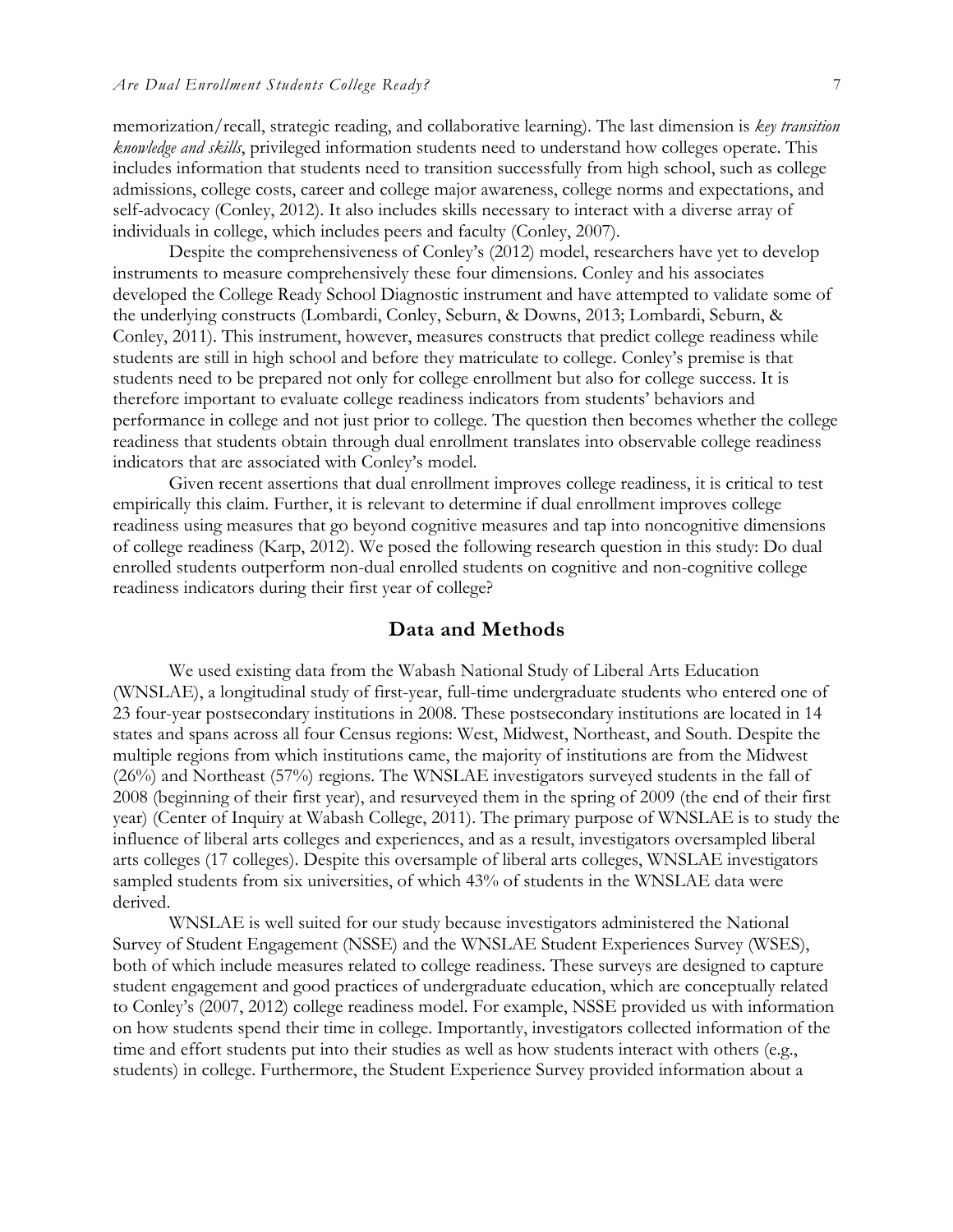| Table 1                     |                                                               |      |        |
|-----------------------------|---------------------------------------------------------------|------|--------|
| Description of Variables    |                                                               |      |        |
| Variables                   | Description                                                   | Mean | (SD)   |
| Dependent variable          |                                                               |      |        |
| Key cognitive               | Standardized composite measure of key cognitive               | 0.00 | (0.63) |
| strategies                  | strategies (10-item; Alpha = $0.83$ )                         |      |        |
|                             |                                                               |      |        |
| Key content                 | Standardized composite measure of key content                 | 0.00 | (0.44) |
| knowledge                   | knowledge (13-items; Alpha = $0.63$ )                         |      |        |
|                             |                                                               |      |        |
| Key learning skills and     | Standardized composite measure of key learning skills         | 0.00 | (0.45) |
| techniques                  | and techniques (22-items; Alpha $= 0.78$ )                    |      |        |
|                             |                                                               |      |        |
| Key transition              | Standardized composite measure of key transition              | 0.00 | (0.53) |
| knowledge and skills        | knowledge and skills $(28\text{-items}; \text{Alpha} = 0.90)$ |      |        |
|                             |                                                               |      |        |
| <b>Accelerated Programs</b> |                                                               |      |        |
| Exam-based                  | Participated in exam-based accelerated program                | 0.37 | (0.46) |
| acceleration                |                                                               |      |        |

student's academic motivation and peer interactions, such as diversity and critical thinking.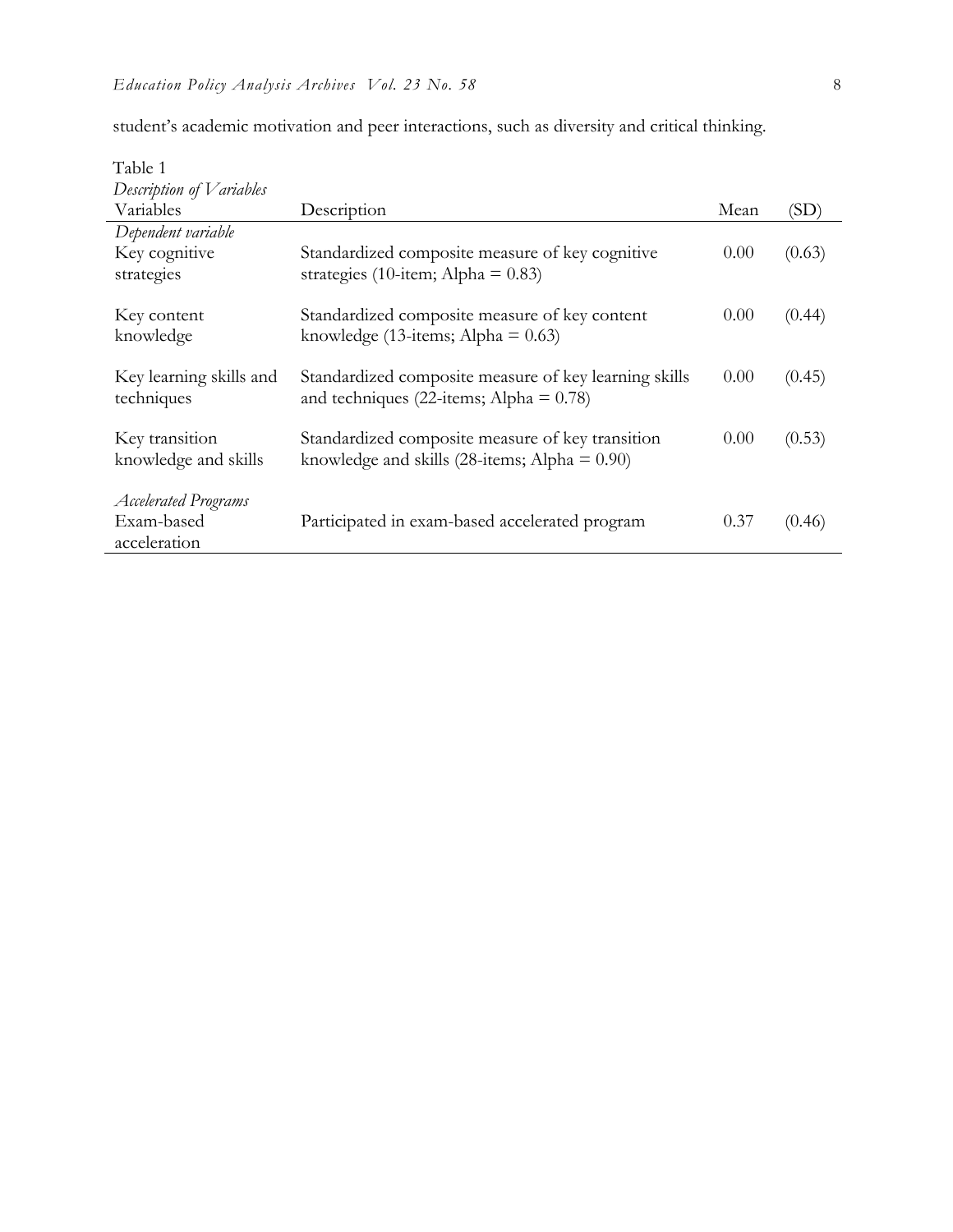| Description of V ariables<br>Variables     | Description                                                                                                                                                           | Mean  | (SD)   |
|--------------------------------------------|-----------------------------------------------------------------------------------------------------------------------------------------------------------------------|-------|--------|
| Dual enrollment                            | Participated in dual enrollment program (Reference<br>group are students who did not participate in any<br>accelerated program or who did not earn college<br>credit) | 0.14  | (0.32) |
| Background<br>Underrepresented<br>minority | Student is an underrepresented minority                                                                                                                               | 0.12  | (0.32) |
| Female                                     | Student is female                                                                                                                                                     | 0.63  | (0.48) |
| Parent education<br>(Some college)         | At least one parent attended college but did not earn a<br>bachelor's degree                                                                                          | 0.19  | (0.39) |
| Parent education<br>(B.A.)                 | At least one parent earned a bachelor's degree                                                                                                                        | 0.31  | (0.46) |
| Parent education<br>$(Post-B.A.)$          | At least one parent earned a post-bachelor's or<br>advanced degree                                                                                                    | 0.39  | (0.49) |
| Disability                                 | Disability status (blind, deaf, learning, mobility, other,<br>or speech)                                                                                              | 0.06  | (0.24) |
| Non-English native<br>language             | Student native language is other than English                                                                                                                         | 0.08  | (0.28) |
| Siblings                                   | Number of siblings                                                                                                                                                    | 1.64  | (1.03) |
| <b>ACT</b> scores                          | <b>ACT</b> scores                                                                                                                                                     | 25.27 | (4.48) |

| Table 1 (Cont'd.)        |  |
|--------------------------|--|
| Description of Variables |  |

*Notes*. WNSLAE 2008. Sample size is 4,213 respondents.

### **College Readiness Measures**

We aligned WNSLAE variables with Conley's (2012) four dimensions of college readiness (see table 1 for variables' description and summary statistics). We used a 10-item scale (alpha  $= 0.83$ ) to capture (1) key cognitive strategies (see appendix for each dimension's list of items). Some example items include: the time a student spent analyzing basic elements of an idea, experience, or theory; the extent to which a student learned something that altered the way he or she understood an issue; and the extent to which a student spent synthesizing and organizing ideas. (2) Key content knowledge is a 13-item scale (alpha  $= 0.63$ ) that represents a student's understanding of the structure of knowledge and foundational content from core subject areas. Some items in this scale include the number of courses a student took in core subject areas, and the extent to which a student works to learn course materials. We captured (3) key learning skills and techniques with 22 items (alpha = 0.78), such as the extent to which students challenged each other's ideas in class and the degree to which students asked questions in class. Finally (4) key transition knowledge and skills comprised of 28 items (alpha  $= 0.90$ ), which include skills necessary to interact with diverse faculty and peers (e.g.,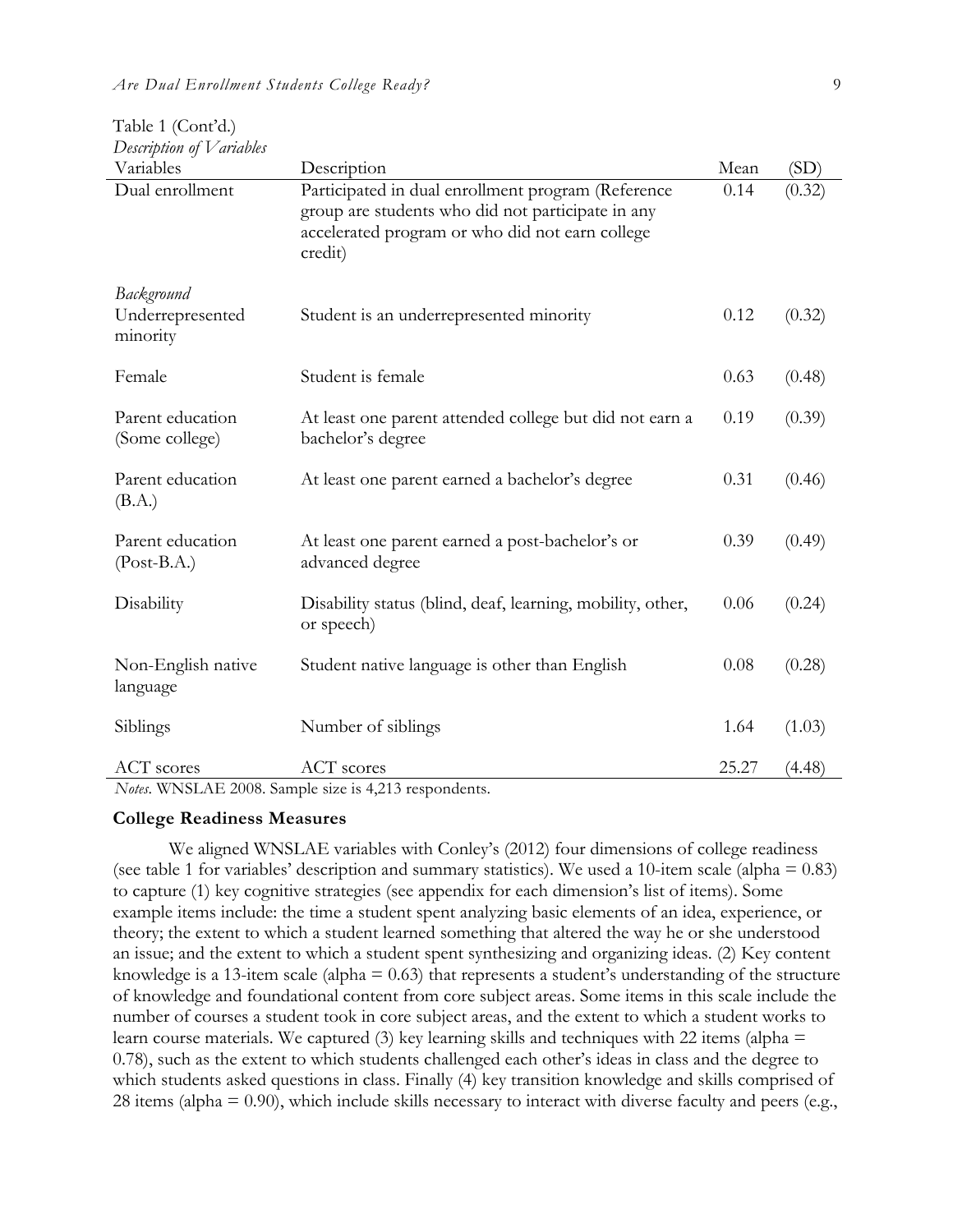the extent to which a student had serious discussions with faculty whose political, social, or religion differ from his or her own). Because the WNSLAE was designed to follow students' college experiences, the key transition knowledge and skills are restricted to students' interactions with others such as faculty and peers instead of skills needed for college matriculation.

#### **Participation in Dual Enrollment and Accelerated Programs**

We used students' self-reports of their participation in one of several college credit programs to capture their participation in dual enrollment and other accelerated programs. For the purpose of this analysis, we distinguished between students who earned college credit through examination (e.g., AP and CLEP exams) and students who earned college credit through dual enrollment. The comparison group is students who did not earn college credits while in high school, which includes both students who did not participate in any accelerated program and those who may have participated in an accelerated program (e.g., AP) but did not earn college credits through an exam. The WNSLAE data set did not contain information about whether a student participated in an AP course but did not earn college credit through an AP exam.

Although an increasing number of students are taking the AP exam (College Board, 2014), there is a large portion of individuals who either participate in the AP course but do not take the exam or they take the AP exam but do not obtain a sufficient score (typically a 3) for college credit. In their statewide Texas study of 8th grade students who were followed into college, Dougherty, Mellor, and Jian (2006) find that among students who participated in AP or took the AP exam, approximately 45% of them participated in at least one academic AP course but did not take any academic AP exams. Moreover, approximately 24% of students took at least one academic AP exam and did not score the minimum score needed to earn college credits.

However, the academic achievement distribution of AP participants who did not earn college credits through AP exams tends to be higher than those who dual enrolled (An, 2009). Because we were unable to identify AP participants who did not earn college credits through AP exams—and hence their allocation to the comparison group—the relationship between dual enrollment and college readiness is likely weaker than if the comparison group only had students who did not participate in any accelerated programs (e.g., dual enrollment and AP). A recent study shows the relationship between dual enrollment and bachelor's degree attainment increases by 38% when students who participated in AP but did not earn college credit through AP exams were removed from the comparison group (An, 2013a).

#### **Control Variables**

Control indicators represent important demographic and academic characteristics conceptually and empirically related to college readiness. These include race, gender, parental education, disability, number of siblings, whether English is the student's native language, and ACT scores. We measured race as whether a student is an underrepresented minority (e.g., African American, Native American, and Hispanic), while white and Asian American are the omitted category. A student's gender is a binary indicator where we coded females as 1 and males as 0. Parental education is represented as a series of binary indicators where at least one parent attained: some college, a bachelor's degree, or a post-bachelor's degree (no college attendance is the omitted category). Disability status represents whether a student has any of the following disability: blind, deaf, learning, mobility, speech, or other. We included measures that capture whether English is the student's native language and a student's total number of siblings. Finally, ACT composite scores represent students' precollege academic achievement. For students who took the SAT exam, investigators converted their SAT score into its equivalent ACT score.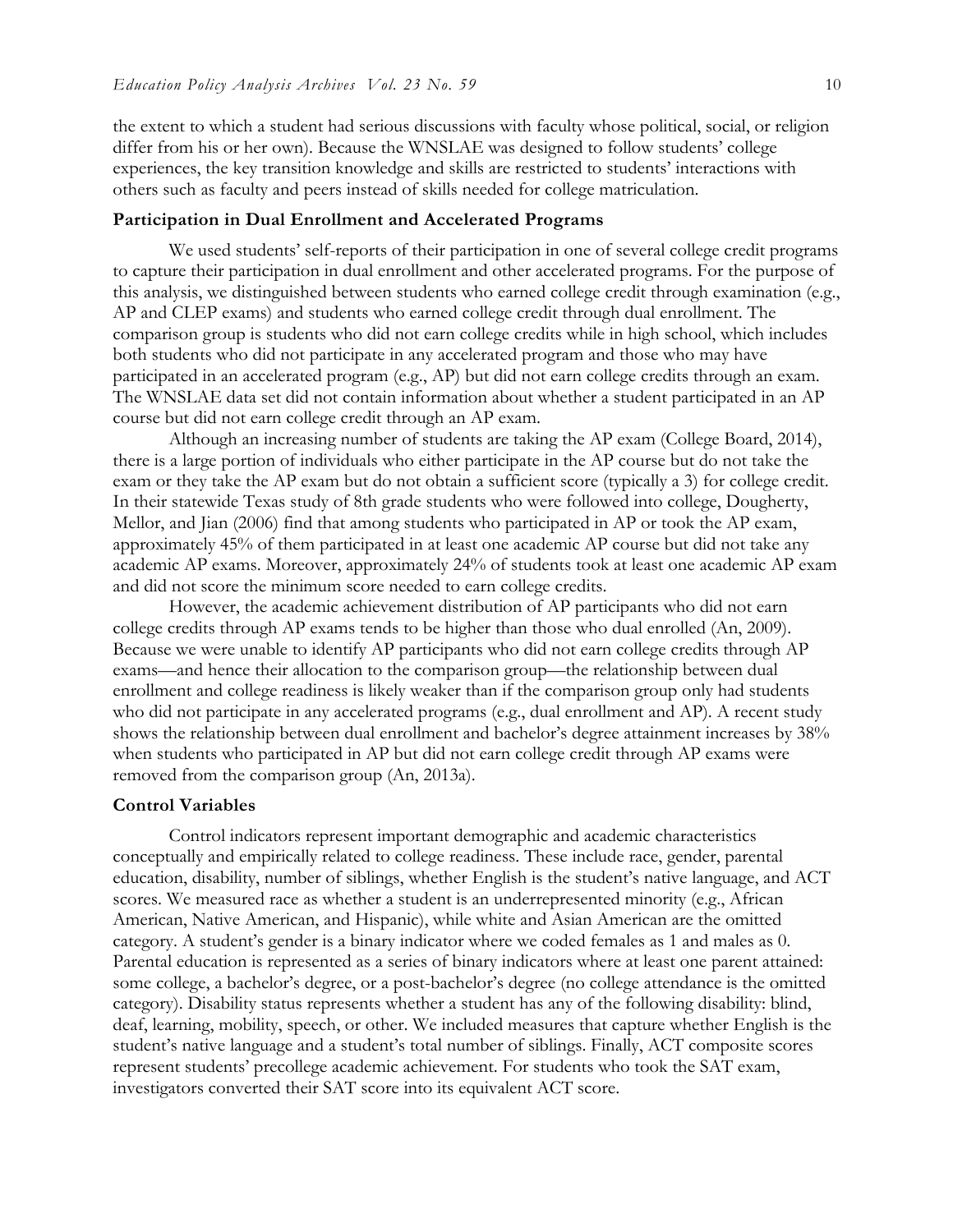#### **Data Limitations**

As with other studies, the WNSLAE data set has limitations that readers should consider when interpreting the findings. One limitation of our study is the result's generalizability. Although the WNSLAE data set includes a broad range of institutional types, institutions are overrepresented from the Northeast and Midwest. Moreover, because a main purpose of WNSLAE was to investigate students' experiences of liberal arts colleges and education, investigators oversampled liberal arts colleges. Therefore, our results may not generalize to undergraduate colleges and universities in the United States. Future research is needed where researchers evaluate the robustness of our findings on a different sample of institutions.

A second possible limitation is that we measure college readiness at the end of students' first year of college. Students who are not college ready are less likely to be retained in college than students who are college ready (Porter & Polikoff, 2012). Perhaps ideally we would investigate college readiness at the end of the first semester rather than at the end of the first year; unfortunately, our data do not allow us to make such investigation. Although non-ready students are more likely to drop out during the first year of college, this does not imply perfect correspondence between dropping out and college readiness. Moreover, dual enrollees are more likely to persist through the first year of college than non-dual enrollees (Karp et al., 2007). What this suggests is that a comparison group at the end of the first year tends to have characteristics about them that are more favorable for college success than a comparison group at the beginning of the year. As a result, we are likely to produce conservative (weaker) estimates of the relationship between dual enrollment and college readiness.

A third possible limitation of our study is that our measure of race as a binary indicator does not allow us to analyze race and ethnic groups. Our decision to use a single binary indicator for race is due to sample size limitations. However, because the relationship between race and college readiness is not the focus of our study, and therefore included as a control variable, not using more distinctive race and ethnic categories would be problematic if this inclusion would alter the relationship between dual enrollment and college readiness.

A fourth potential limitation of our study is that readers may wonder whether the items we used capture a uni-dimensional construct of each college readiness dimension. Although increasingly popular, Conley has yet to create clear instruments capturing his dimensions of college readiness. However, Conley (2007, 2012) includes exemplars of items within each college readiness dimension, and we construct our measures based on these examples. Our intention was not to verify Conley's dimensions of college readiness or to use an exploratory factor analysis to generate a new model of college readiness. Rather, our intention was to use Conley's model for the purpose of investigating the relationship between dual enrollment and a well-known college readiness framework. Therefore, verifying Conley's dimensions of college readiness is beyond the scope of this paper.

#### **Data Analysis**

We employed institutional level fixed-effects models to estimate the influence of dual enrollment on college readiness. These models account for all stable characteristics, both observed and unobserved, that are shared among individuals within a given institution. As a result, fixedeffects models use only within-institution variation to estimate effects (Allison, 2009). For example, institutions may differ in their policies for the scores needed to receive college credit through AP exams. Traditional regression approaches weigh information specific to students with information specific to institutions.

Missing values in variables ranged from 0% to 18%, and listwise deletion reduces the sample by 22%. We implemented a multiple imputation technique to handle missing values where we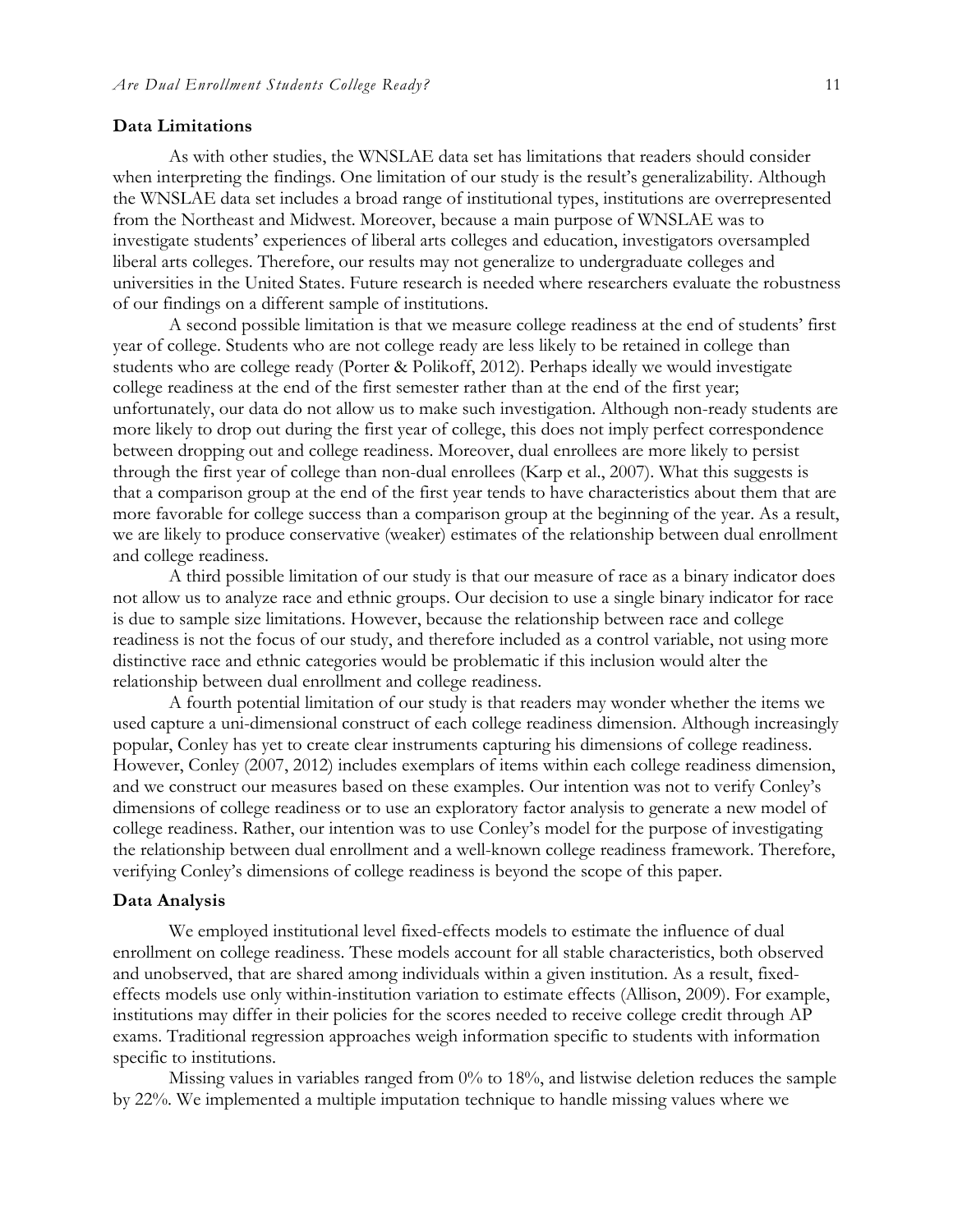created 10 replicated data sets. For the independent and control variables, the sample size is 4,213 respondents. However, we removed imputed values of the dependent variable—which differed depending on the measure of college readiness—because imputed values on the dependent variable adds little information to the estimates (von Hippel, 2007). As a result, the sample size ranged from 4,035 to 4,209, depending on the college readiness outcome.<sup>3</sup>

|                                    | Exam-based<br>Accelerator (E) |        | Dual<br>Enrollment (D) |        | Non-<br>Accelerator $(N)$ |        | Difference |     |           |
|------------------------------------|-------------------------------|--------|------------------------|--------|---------------------------|--------|------------|-----|-----------|
|                                    |                               |        |                        |        |                           |        | in means?  |     |           |
|                                    | M                             | (SE)   | М                      | (SE)   | М                         | (SE)   | $E-D$      |     | $E-N$ D-N |
| Underrepresented minority 0.08     |                               | (0.01) | 0.13                   | (0.02) | 0.14                      | (0.01) | Yes        | Yes |           |
| Female                             | 0.60                          | (0.01) | 0.66                   | (0.02) | 0.65                      | (0.01) | Yes        | Yes |           |
| Parent education (Some<br>college) | 0.13                          | (0.01) | 0.18                   | (0.02) | 0.23                      | (0.01) | Yes        | Yes | Yes       |
| Parent education (B.A.)            | 0.30                          | (0.01) | 0.34                   | (0.02) | 0.31                      | (0.01) |            |     |           |
| Parent education (Post-<br>B.A.)   | 0.50                          | (0.01) | 0.38                   | (0.02) | 0.33                      | (0.01) | Yes        | Yes | Yes       |
| Disability                         | 0.05                          | (0.01) | 0.06                   | (0.01) | 0.07                      | (0.01) |            |     |           |
| Non-English native<br>language     | 0.07                          | (0.01) | 0.07                   | (0.01) | 0.09                      | (0.01) |            | Yes |           |
| Siblings                           | 1.54                          | (0.03) | 1.66                   | (0.05) | 1.69                      | (0.02) | Yes        | Yes |           |

Table 2

*Summary Statistics of Students Based on their Participation in Accelerated Programs*

<sup>&</sup>lt;sup>3</sup> We also estimated fixed effects models where we restricted the sample to those with information on all four college readiness outcomes (sample size of 4,023) and found that the estimated coefficients did not change substantively as the results we presented in our paper.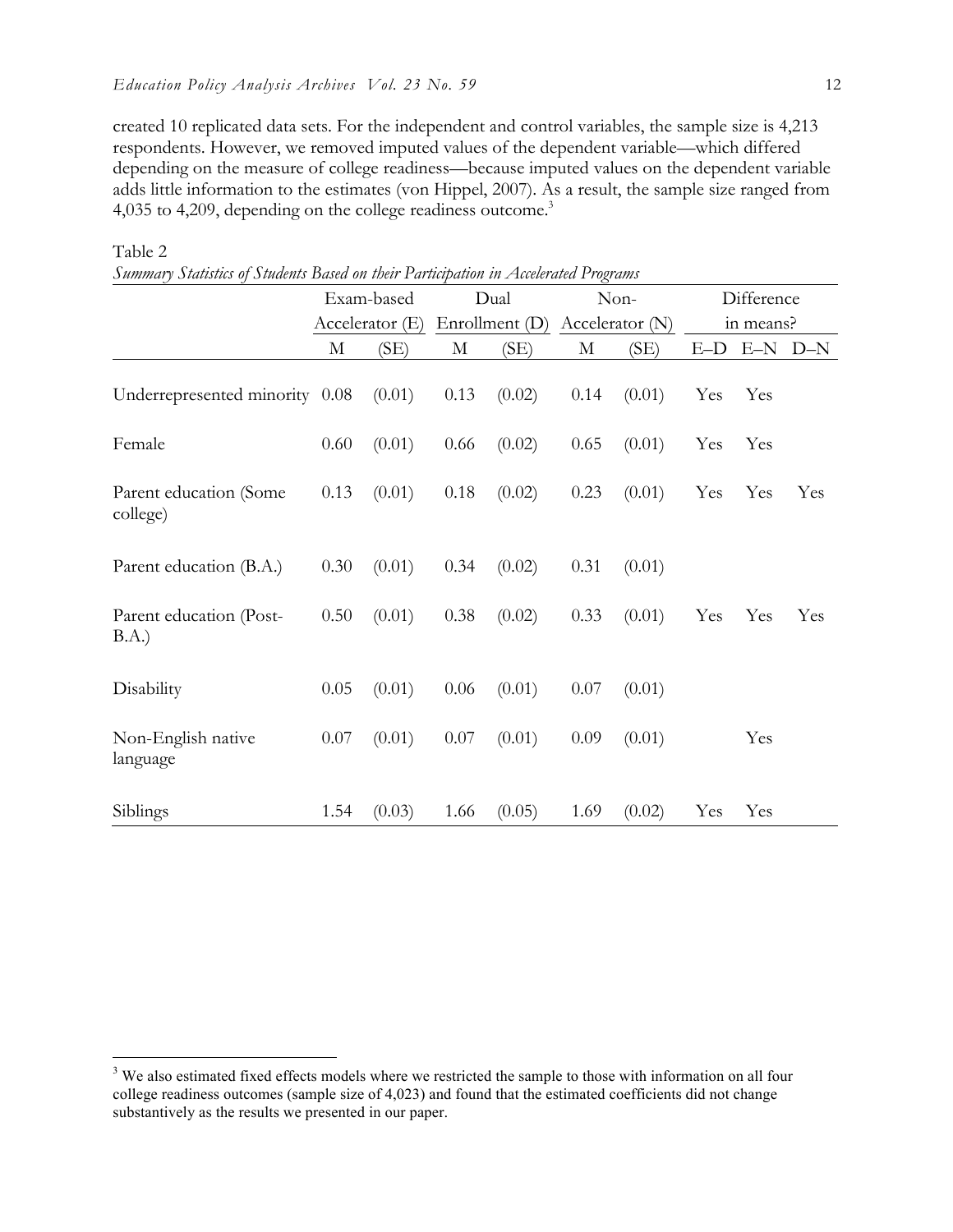|                                             | Summary Statistics of Students Dasea on their Fartitipation in Attelerated Frograms |            |                  |        |                   |        |           |            |            |
|---------------------------------------------|-------------------------------------------------------------------------------------|------------|------------------|--------|-------------------|--------|-----------|------------|------------|
|                                             |                                                                                     | Exam-based |                  | Dual   |                   | Non-   |           | Difference |            |
|                                             | Accelerator $(E)$                                                                   |            | Enrollment $(D)$ |        | Accelerator $(N)$ |        | in means? |            |            |
|                                             | М                                                                                   | (SE)       | М                | (SE)   | М                 | (SE)   | $E-D$     | $E-N$      | $D-N$      |
| <b>ACT</b> scores                           | 28.0                                                                                | (0.10)     | 25.3             | (0.22) | 23.8              | (0.09) | Yes       | Yes        | <b>Yes</b> |
| <b>Key Cognitive Strategies</b>             | 0.05                                                                                | (0.02)     | 0.06             | (0.03) | $-0.04$           | (0.01) |           | Yes        | Yes        |
| <b>Key Content Knowledge</b>                | 0.05                                                                                | (0.01)     | 0.07             | (0.02) | $-0.04$           | (0.01) |           | Yes        | Yes        |
| Key Learning Skills and<br>Techniques       | 0.04                                                                                | (0.01)     | 0.07             | (0.02) | $-0.03$           | (0.01) |           | Yes        | Yes        |
| Key Transition Knowledge 0.06<br>and Skills |                                                                                     | (0.01)     | 0.02             | (0.02) | $-0.04$           | (0.01) |           | Yes        | Yes        |

Table 2 (Cont'd.) *Summary Statistics of Students Based on their Participation in Accelerated Programs*

*Notes*: WNSLAE 2008. Sample size is 4,213 respondents. Standard error in parenthesis.

Exam-based accelerator: Student earned exam-based college credit.

Dual enrollment: Student earned college credit through dual enrollment program.

Non-accelerator: Student did not earn college credit in high school.

# **Results**

Table 2 shows summary statistics of students based on their participation in accelerated programs: students who earned college credit through exam-based programs ("exam-based accelerators"), students who earned college credit through dual enrollment programs, and students who did not earn college credit in high school ("non-accelerators"). Exam-based accelerators tend to differ in their observed characteristics than both dual enrollees and non-accelerators. On average, exam-based accelerators are more likely to be white or Asian, male, have parents with postbachelor's degrees, fewer siblings, and higher ACT scores than dual enrollees and non-accelerators. In addition, exam-based accelerators tend to score higher in all four college readiness measures than non-accelerators. For instance, non-accelerators are 0.04 standard deviations below the mean in key content knowledge whereas exam-based accelerators are 0.05 standard deviations above the mean, leading to a 0.09 difference between exam-based accelerators and non-accelerators.

Unlike exam-based accelerators, dual enrollees tend to have similar observable characteristics as non-accelerators. The exceptions are that parents of dual enrollees tend to be more educated than non-accelerators and dual enrollees tend to score higher on their ACT than non-accelerators. The general similarity between dual enrollees and non-accelerators may reflect students who participated in AP but did not earn college credit through the AP exam (which we consider non-accelerators given the limitation of the data's ability to distinguish between non-accelerator students and AP students who did not earn college credit.)

Despite the similarity in several observable characteristics between dual enrollees and nonaccelerators, dual enrollees are more college ready than non-accelerators. The mean difference in college readiness between dual enrollees and non-accelerators is between 0.06 and 0.11 standard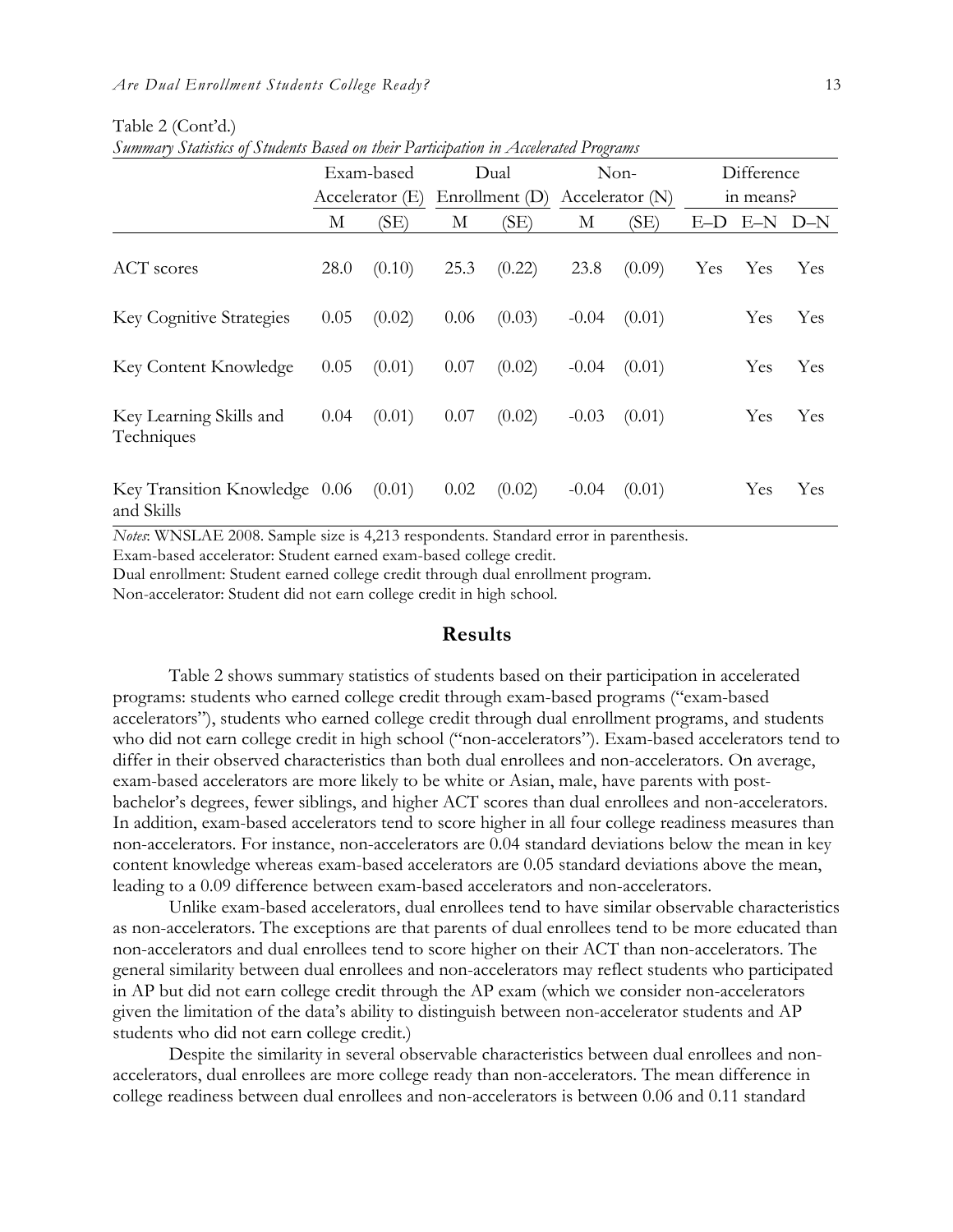Table 3

deviations. Moreover, there are little differences in college readiness between exam-based accelerators and dual enrollees. Given that both exam-based accelerators and dual enrollees are more college ready than non-accelerators and the lack of differences in college readiness between exambased accelerators and dual enrollees, these findings suggest that both accelerated programs are effective strategies to raising college readiness. However, these mean differences of college readiness by accelerated programs do not account for baseline differences among these student groups. Therefore, we use regression-based models to account for student and institutional characteristics that may influence both participation in accelerated programs and college readiness.

|                                 | Cognitive       |           | Content            |                    | Learning                                |                       | Transition     |        |
|---------------------------------|-----------------|-----------|--------------------|--------------------|-----------------------------------------|-----------------------|----------------|--------|
| College Readiness Measure       | Strategies      |           |                    |                    | Knowledge Skills & Tech. Know. & Skills |                       |                |        |
| Exam-based acceleration         | 0.04<br>(0.02)  | $\dagger$ | 0.03<br>(0.02)     | $\ast$             | 0.06<br>(0.02)                          | $***$                 | 0.05<br>(0.02) | $\ast$ |
| Dual enrollment                 | 0.08<br>(0.03)  | $\ast$    | 0.08<br>(0.02)     | $\ast\!\ast\!\ast$ | 0.07<br>(0.02)                          | $\star\!\star\!\star$ | 0.03<br>(0.02) |        |
| Underrepresented minority       | 0.06<br>(0.03)  | $\dagger$ | 0.04<br>(0.02)     | $\ast$             | 0.02<br>(0.02)                          |                       | 0.10<br>(0.03) | ***    |
| Female                          | 0.09<br>(0.02)  | ***       | 0.14<br>(0.01)     | $\ast\!\ast\!\ast$ | 0.09<br>(0.02)                          | $***$                 | 0.10<br>(0.02) | $***$  |
| Parent education (Some college) | 0.04<br>(0.04)  |           | $-0.02$<br>(0.02)  |                    | 0.00<br>(0.03)                          |                       | 0.03<br>(0.03) |        |
| Parent education (B.A.)         | 0.01<br>(0.03)  |           | $-0.02$<br>(0.02)  |                    | 0.01<br>(0.03)                          |                       | 0.04<br>(0.03) |        |
| Parent education (Post-B.A.)    | 0.004<br>(0.03) |           | $-0.005$<br>(0.02) |                    | 0.02<br>(0.03)                          |                       | 0.03<br>(0.03) |        |
| Disability                      | 0.002<br>(0.04) |           | 0.01<br>(0.03)     |                    | 0.003<br>(0.03)                         |                       | 0.03<br>(0.03) |        |

*Results From Fixed-Effects Models Of Accelerated Programs On College Readiness*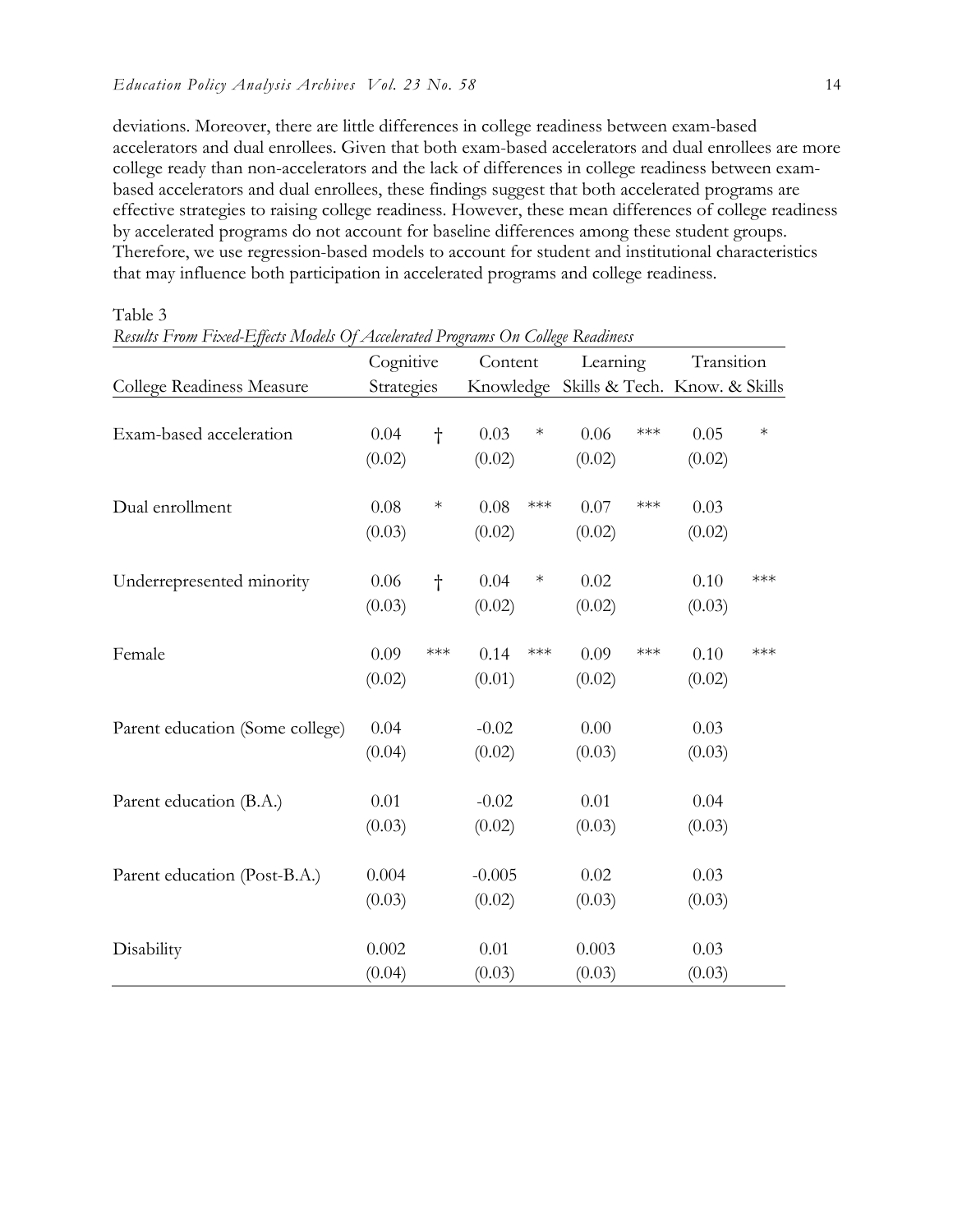|                             | Cognitive       | Content            | Learning              | Transition                    |  |
|-----------------------------|-----------------|--------------------|-----------------------|-------------------------------|--|
| College Readiness Measure   | Strategies      | Knowledge          |                       | Skills & Tech. Know. & Skills |  |
|                             |                 |                    |                       |                               |  |
| Non-English native language | 0.02            | 0.02               | $\ast$<br>0.06        | $***$<br>0.10                 |  |
|                             | (0.04)          | (0.02)             | (0.03)                | (0.03)                        |  |
| Siblings                    | $-0.001$        | 0.002              | $-0.01$               | 0.01                          |  |
|                             | (0.01)          | (0.01)             | (0.01)                | (0.01)                        |  |
| <b>ACT</b> scores           | 0.005           | 0.004<br>$\dagger$ | $\ast\ast$<br>$-0.01$ | $-0.002$                      |  |
|                             | (0.003)         | (0.002)            | (0.002)               | (0.003)                       |  |
| Constant                    | $**$<br>$-0.22$ | $***$<br>$-0.21$   | 0.06                  | $-0.12$<br>$^\dagger$         |  |
|                             | (0.08)          | (0.06)             | (0.06)                | (0.07)                        |  |

Table 3 (Cont'd.) *Results From Fixed-Effects Models Of Accelerated Programs On College Readiness*

*Notes*: WNSLAE 2008. Sample size is 4,213 respondents. Standard error in parenthesis.

 $\dagger p < .10.$  \*  $p < .05.$  \*\*  $p < .01.$  \*\*\*  $p < .001$  (two-tailed).

Cognitive Strategies = Key Cognitive Strategies

Content Knowledge = Key Content Knowledge

Learning Skills & Tech. = Key Learning Skills and Techniques

Transition Know. & Skills = Key Transition Knowledge and Skills

Table 3 shows results from the fixed effects models. The first observation from these data is the relationship between students' socio-demographic characteristics and college readiness. All things being equal, female students exhibit higher levels of college readiness than male students. For all four measures, female students are 0.09–0.14 standard deviations higher than male students in college readiness. The relationship between underrepresented minority students and college readiness is similar to white and Asian students for some college readiness measures (e.g., key cognitive strategies, and key learning skills and techniques) but higher for other college readiness measures (e.g., key content knowledge, and key transition knowledge and skills). We find some evidence that a student's native language is associated with college readiness. In particular, students whose native language is not English exhibit higher levels of key learning skills ( $\beta$  = 0.06), and key transition knowledge and skills  $(\beta = 0.10)$  than English native speakers. Key cognitive strategies and key content knowledge do not differ by whether English is the student's native language. We find little difference in college readiness by students' parental education, disability status, and their number of siblings. Moreover, ACT scores are marginally associated with Conley's (2012) college readiness measures. If anything, we find a negative relationship between ACT scores, and key learning skills and techniques where a one-point increase in ACT scores reduces key learning skills and techniques by 0.01 standard deviations. Although the negative relationship between ACT scores, and key learning skills and techniques is modest, the overall lack of a strong positive influence of ACT scores on college readiness is somewhat surprising.

In regards to dual enrollment, we report three main findings. First, students who participated in dual enrollment are more likely to be college ready on three of Conley's (2012) four dimensions than those who did not earn college credit in high school. Controlling for other factors, dual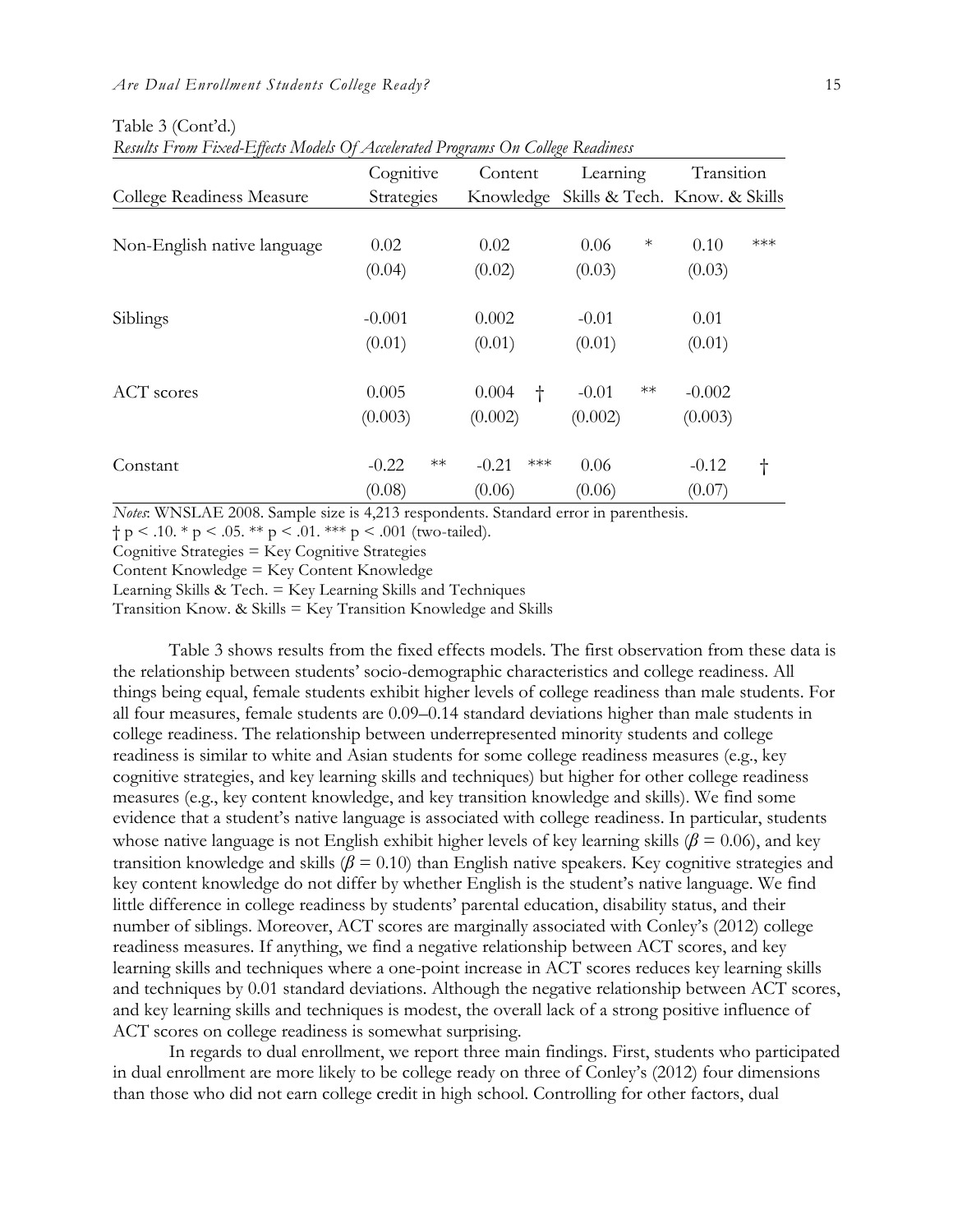enrollees are 0.07–0.08 standard deviations higher in their college readiness than non-accelerators. The exception is in the relationship between dual enrollment, and key transition knowledge and skills dimension where dual enrollees have similar levels of key transition knowledge and skills as non-accelerators.

Second, the influence of accelerated programs on college readiness does not differ statistically between dual enrollees and exam-based accelerators. For example, even though dual enrollees display higher levels of key cognitive strategies than exam-based accelerators (0.08 and 0.04, respectively) the difference is not statistically significant. The possible exception is in key content knowledge where the difference in estimated coefficients between exam-based accelerators and dual enrollees is marginally significant ( $p \le 0.10$ ).

Third, the effect sizes of accelerated programs on college readiness are modest in size. The largest effect of dual enrollment is a 0.08 standard deviation increase on both key cognitive strategies and key content knowledge. These effect sizes are smaller than previous studies that considered the relationship between dual enrollment and academic performance (An, 2013b). We suspect two reasons for these smaller effect sizes. First, the distribution of institutions in the WNSLAE sample is more selective than the distribution of institutions in the United States. In 2008, the average ACT composite score for the nation was 21.1 (ACT, 2012b). The average ACT composite score in the WNSLAE sample is 20% higher at 25.3. Therefore, a sample with more diverse institutions would likely yield larger effects. Second, recall that our comparison group comprises of students who participated in a traditional—that is, non-accelerated—curriculum in high school, but it also comprises of students who participated in an accelerated program but did not earn college credit. A notable portion of AP students may not receive college credit (Dougherty et al., 2006); however, AP students tend to have characteristics about them that are favorable for college success (An, 2009). Prior research shows that the relationship between dual enrollment participation and college success is lower when researchers include AP students in the comparison group than not (An, 2013a).

We find students who participated in dual enrollment are more likely to display characteristics associated with college readiness on three of Conley's (2012) four college readiness dimensions at the end of their first year of college relative to students who did earn college credit prior to college entry. Although the effect is modest, they are statistically significant; we suspect part of the modest effect is explained by the inclusion of AP students in the comparison group.

## **Discussion and Implications**

This study sheds light on whether dual enrollment is related to college readiness, particularly noncognitive measures that include skills students need to succeed once they matriculate to college. We used the WNSLAE data to examine whether dual enrollees display higher levels of college readiness than non-accelerators. This study provides three primary contributions to the literature. First, prior research on the relationship between dual enrollment and college readiness typically conceptualized college readiness, or the lack thereof, as participation or placement in remedial courses (An, 2013b; Kim & Bragg, 2008). Studies that considered noncognitive dimensions of college readiness typically focused on the immediate gains in readiness for students while still in high school (Burns & Lewis, 2000; Huntley & Schuh, 2002–2003; Karp, 2012; Medvide & Blustein, 2010). Although important, these studies assume students would continue to show signs of college readiness as they navigate through college. Instead, we modeled whether dual-enrolled students express their college readiness at the end of their first year of college. Second, prior research has predominantly examined the cognitive dimensions of college readiness, but our study extended this work to examine both cognitive and noncognitive dimensions of college readiness using Conley's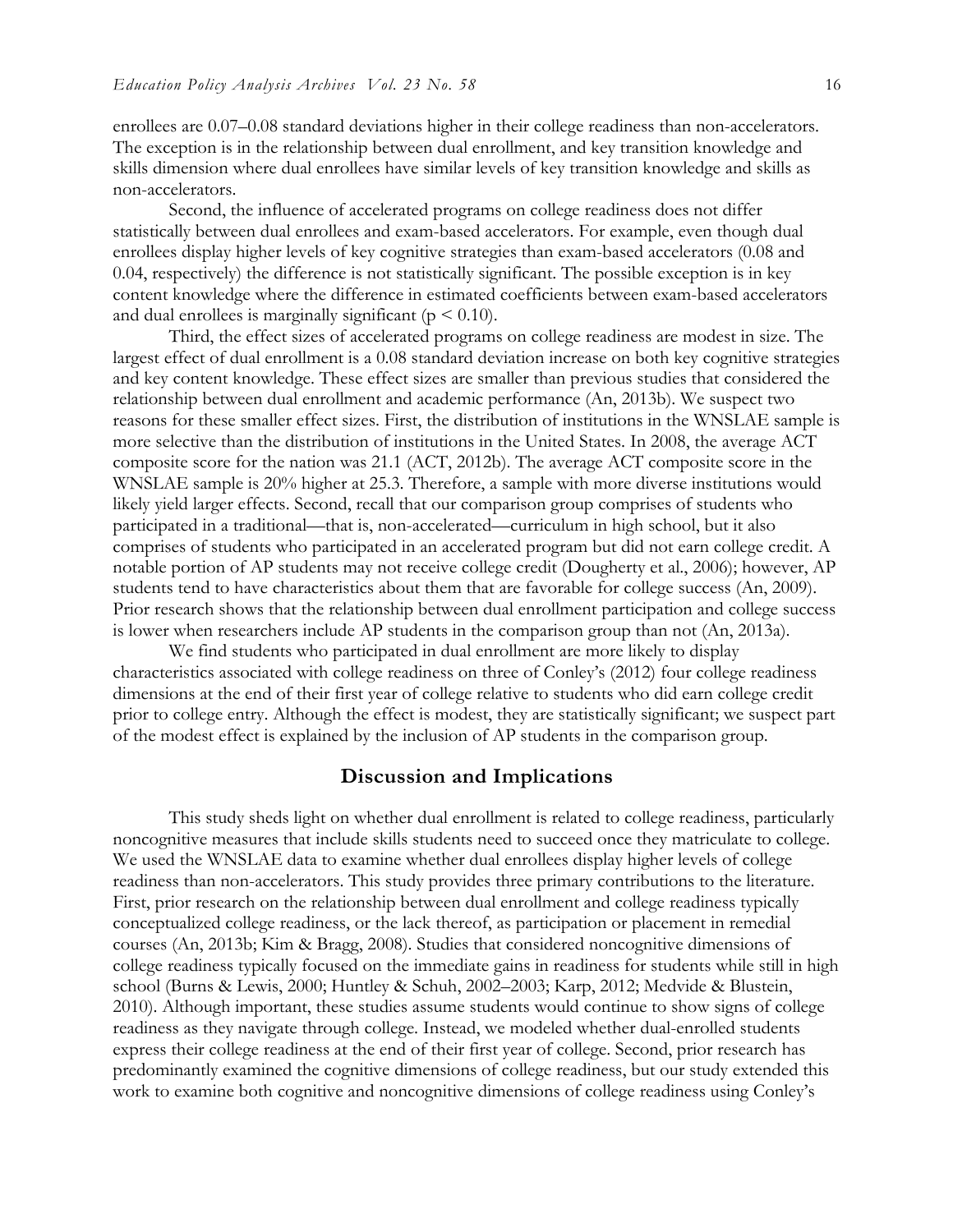(2007, 2012) model. Finally, this study contributes to the literature considering different types of accelerators, including dual enrollees and exam-based accelerators.

#### **Dual Enrollment and College Readiness**

Using Conley's (2012) framework of college readiness, we estimated the influence of dual enrollment on four dimensions of college readiness: key cognitive strategies, key content knowledge, key learning skills and techniques, and key transition knowledge and skills. Students who participated in dual enrollment tend to display higher levels of college readiness at the end of their first year than students who did not earn college credit prior to college. The exception is that we found no statistical difference between dual enrollees and non-accelerators in their key transition knowledge and skills. The effect sizes of dual enrollment on college readiness were between 0.07 and 0.08 standard deviations. These modest effect sizes are likely because institutions in the WNSLAE sample were more selective, on average, than other higher education institutions in the United States. In addition, we suspect AP participants in the comparison group—but did not earn college credit—dampened the dual enrollment effects. Prior studies showed that removing AP participants in the comparison group increased the influence of dual enrollment on bachelor's degree attainment by 38% (An, 2013a). Nevertheless, the influence of dual enrollment on college readiness was statistically significant for three of the four college readiness outcomes and the magnitude of the effects were second only to gender. Future research would need to separate students who participated in AP but did not earn college credit from those who did not participate in any accelerated program in order to provide more accurate estimates of the relationship between participation in dual enrollment programs and college readiness.

The results of this study provide new evidence about why dual enrollment programs may benefit high schools students in the short term and long term. The evidence from this study showed that dual enrollment students displayed higher levels of college readiness at the end of the first year of college than non-accelerators. These results support prior research and suggest that dual enrollment contributes to higher levels of students' academic motivation, stronger study habits, clearer college expectations, higher levels of engagement with college faculty, and academic knowledge and skills (An, 2015; Andrews, 2004; Huntley & Schuh, 2002–2003; Karp, 2012; Medvide & Blustein, 2010; Smith, 2007). However, we did not find that dual enrollment students displayed higher levels of Conley's (2012) key transition knowledge and skills. Although our data did not explain why, we speculate this may be a result of the type of dual enrollment students experienced. It is likely that many dual enrollees only experienced singleton courses where the types of college-going knowledge and skills might not have been a structured part of their dual enrollment experience (Bailey & Karp, 2003).

### **Socio-Demographic Characteristics, College Readiness, and Acceleration**

Although not the primary focus of this study, our results also provided key insights about the relationships among socio-demographic characteristics, college readiness, and participation in acceleration programs. Female students tended to be more college ready than male students. In the full model with a comprehensive set of control variables, female students were between 0.09 and 0.14 standard deviations higher than male students on all four dimensions of college readiness. In addition, underrepresented minorities displayed higher levels of key content knowledge, and key transition knowledge and skills than whites and Asians but not for key cognitive strategies, and key learning skills and techniques. Aside from race and gender, there was little difference in college readiness across other socio-demographic characteristics such as parental education and the number of siblings as well as by disability status. The exception was that students whose native language was other than English tended to have higher levels of key learning skills, and key transition knowledge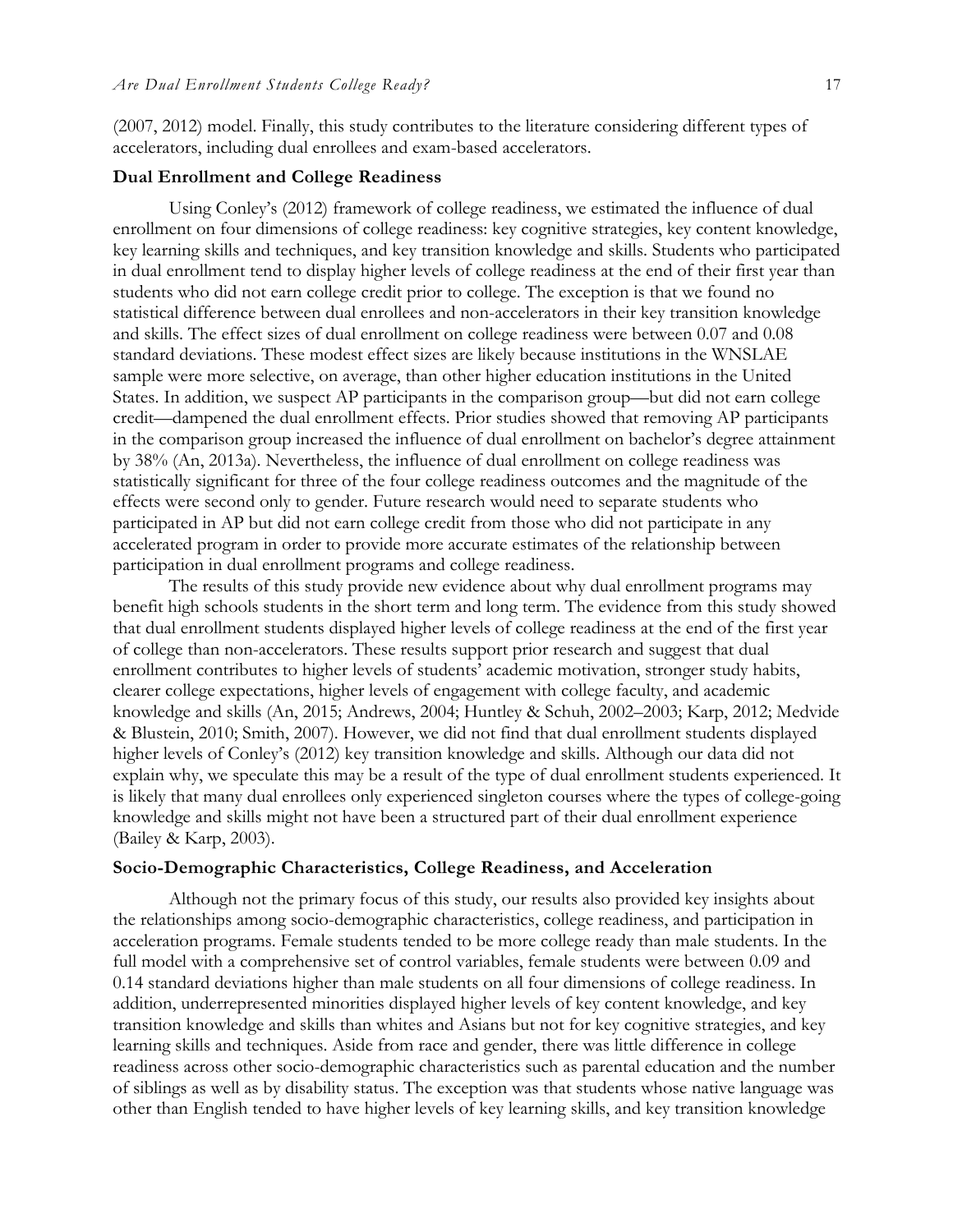and skills than native English speakers. This may be because key transition knowledge and skills tap into skills that non-native English speakers are more likely to possess such as the ability to interact with diverse faculty and peers. Non-native English speakers may simply have more opportunities to meet and interact with others who differ in values and perspectives from themselves.

Dual enrollees in the sample were more likely minority, low-income, and have lower levels of academic achievement than exam-based type accelerators. In fact, dual enrollees were more similar in their ascriptive and achievement characteristics to non-accelerators than exam-based accelerators. Previous research also showed that students who did not participate in accelerated programs tended to have a lower academic achievement distribution than students who participated in an accelerated program, but the achievement distribution of AP students who did not earn college credit is higher than dual enrollment students (An, 2009). Because we were unable to distinguish between these two groups of students, our comparison category combined two groups with different achievement profiles. This would explain the similarity of student characteristics in the WNSLAE data set between dual enrollees and non-accelerators.

We focused only on the main effects of dual enrollment and not on interaction effects by, for example, race and parental education. Dual enrollment may benefit some groups more than others. For instance, Karp et al. (2007) find the effect of dual enrollment on college enrollment and college grades was greater for low-SES students than high-SES students. In supplementary analysis (not shown but available upon request), we included interaction terms of dual enrollment (as well as exam acceleration) and student characteristics (e.g., race and parental education), and found little evidence that the influence of dual enrollment differed by race and parental education.

Finally, ACT scores were marginally associated with our measures of college readiness. ACT scores did not influence three of the four college readiness measures and ACT scores exerted a negative influence on key learning skills and techniques. We were surprised that ACT scores did not exert a strong positive influence on college readiness given that performance on college exams is positively associated with college grades (ACT, 2012b; Porter & Polikoff, 2012; Wyatt, Kobrin, Wiley, Camara, & Proestler, 2011). The lack of association between ACT scores and college readiness may reflect separate dimensions of college readiness where ACT scores tap into a cognitive dimension of college readiness while our measures focus on both cognitive and noncognitive dimensions. Future research should focus on multiple dimensions of college readiness on traditional college outcomes such as GPA, persistence, and completion. However, research should further consider whether college readiness increases other important outcomes such as lifelong learning and aspirations toward graduate education.

#### **Policy Implications and Recommendations**

The evidence from this study implicates policy and practice in several ways. First, state policy makers should consider the role of dual enrollment in state college readiness efforts. The majority of state dual enrollment policies include eligibility provisions that require students to be "college ready," meaning that students oftentimes must meet academic college entrance requirements (Borden et al., 2013). However, given the evidence from this study, state policy makers should consider adopting policies that expand dual enrollment eligibility criteria so more students can access dual enrollment and are college ready in both the cognitive and noncognitive domains. For example, research from one dual enrollment partnership in Tulsa, Oklahoma shows that lowering statemandated minimum entrance requirements by a few points on a standardized exam and simultaneously providing adequate support services to students resulted in similar short-term outcomes for students admitted to dual enrollment programs under the new admission criteria (Roach, Gamez Vargas, & David, 2015).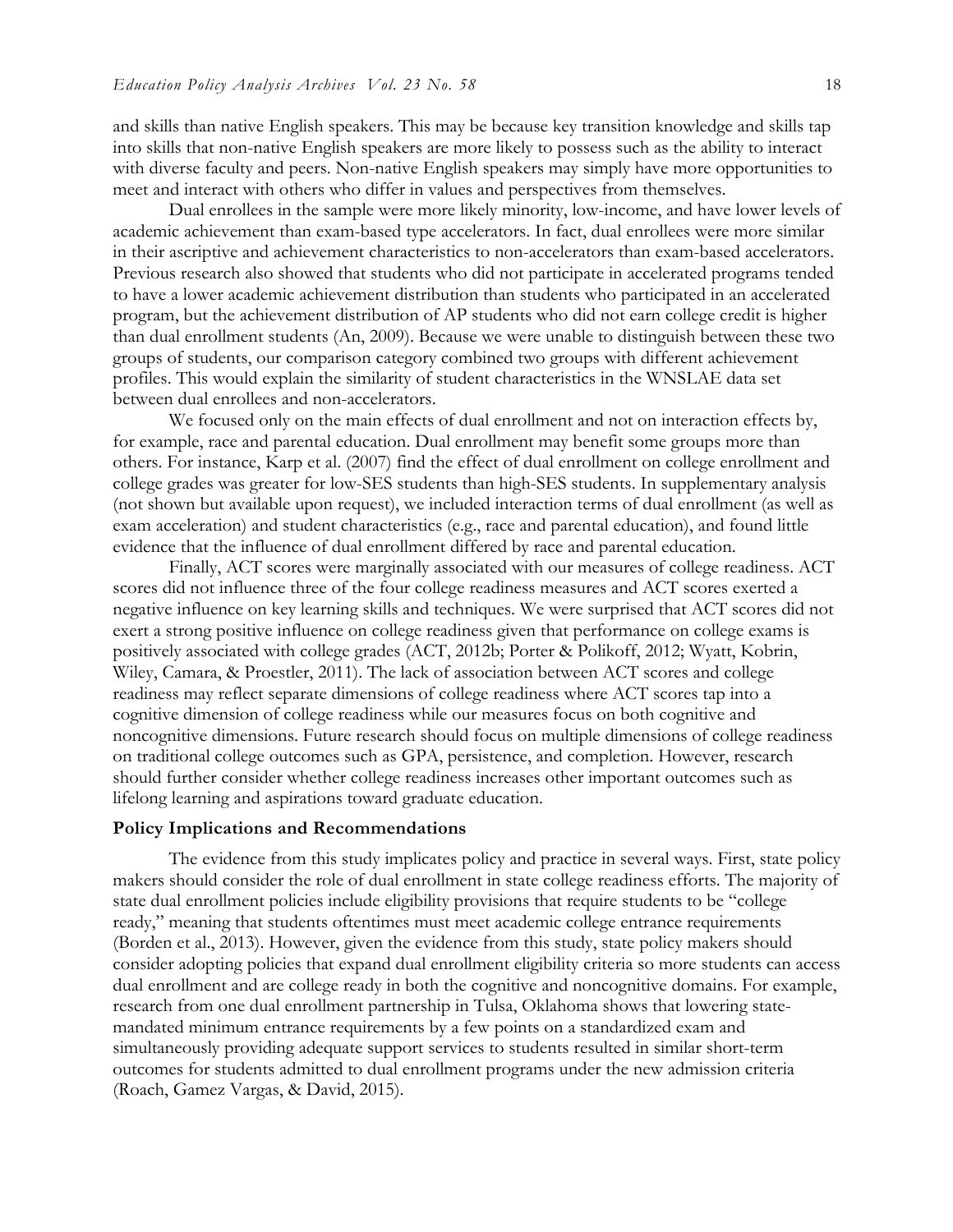Second, this study shows that dual enrollment influences college readiness at the end of the first year of college. Dual enrollment is arguably in the best interest of both high schools and colleges, because it is likely to improve high schools' post-graduation outcomes and colleges' retention and graduation outcomes. High school districts with goals in college readiness and colleges with goals in retention should consider investing in the development and adoption of strong dual enrollment partnerships that benefit both educational sectors.

A third implication relates to the lack of significance between dual enrollment and Conley's (2012) dimension of key transition knowledge and skills. Research on dual enrollment policies and programs suggest the design of dual enrollment programs and courses vary across states and institutions (Bailey & Karp, 2003; Taylor & Pretlow, 2015), and policy makers should carefully consider how different designs might result in differential influences on the college readiness of dual enrollees. Most state dual enrollment policies do not require support services and structures that might improve students' key transition knowledge and skills (Borden et al., 2013). Therefore, policy makers and educators should consider designing dual enrollment programs that integrate topics related to transition knowledge and skills.

## **References**

- ACT. (2012a). *The condition of college*  $\breve{c}$  *career readiness 2012*. Retrieved from http://www.act.org/research-policy/college-career-readiness-report-2012/
- ACT. (2012b). National score trends. Retrieved from http://www.act.org/newsroom/data/2012/trends.html
- Adelman, C. (1999). *Answers in the tool box: Academic intensity, attendance patterns, and bachelor's degree attainment*. Washington, DC: U.S. Department of Education.
- Adelman, C. (2006). *The toolbox revisited: Paths to degree completion from high school through college*. Washington, DC: U.S. Department of Education.
- Allen, D. (2010). *A comprehensive literature review & bibliography*. New York: CUNY Collaborative Programs.
- Allen, D., & Dadgar, M. (2012). Does dual enrollment increase students' success in college? Evidence from a quasi-experimental analysis of dual enrollment in New York City. *New Directions for Higher Education, 2012*, 11–19. http://dx.doi.org/10.1002/he.20010
- Allison, P. D. (2009). *Fixed effects regression models*. Thousand Oaks, CA: Sage Publications.
- An, B. P. (2009). *The impact of dual enrollment on college performance and attainment.* Doctor of Philosophy, University of Wisconsin, Madison.
- An, B. P. (2013a). The impact of dual enrollment on college degree attainment: Do low-SES students benefit? *Educational Evaluation and Policy Analysis, 35*, 57–75. http://dx.doi.org/10.3102/0162373712461933
- An, B. P. (2013b). The influence of dual enrollment on academic performance and college readiness: Differences by socioeconomic status. *Research in Higher Education, 54*, 407–432. http://dx.doi.org/10.1007/s11162-012-9278-z
- An, B. P. (2015). The role of academic motivation and engagement on the relationship between dual enrollment and academic performance. *Journal of Higher Education, 86*, 98–126. http://dx.doi.org/10.1353/jhe.2015.0005
- Andrews, H. A. (2004). Dual credit research outcomes for students. *Community College Journal of Research and Practice, 28*, 415–422. http://dx.doi.org/10.1080/1066892049044445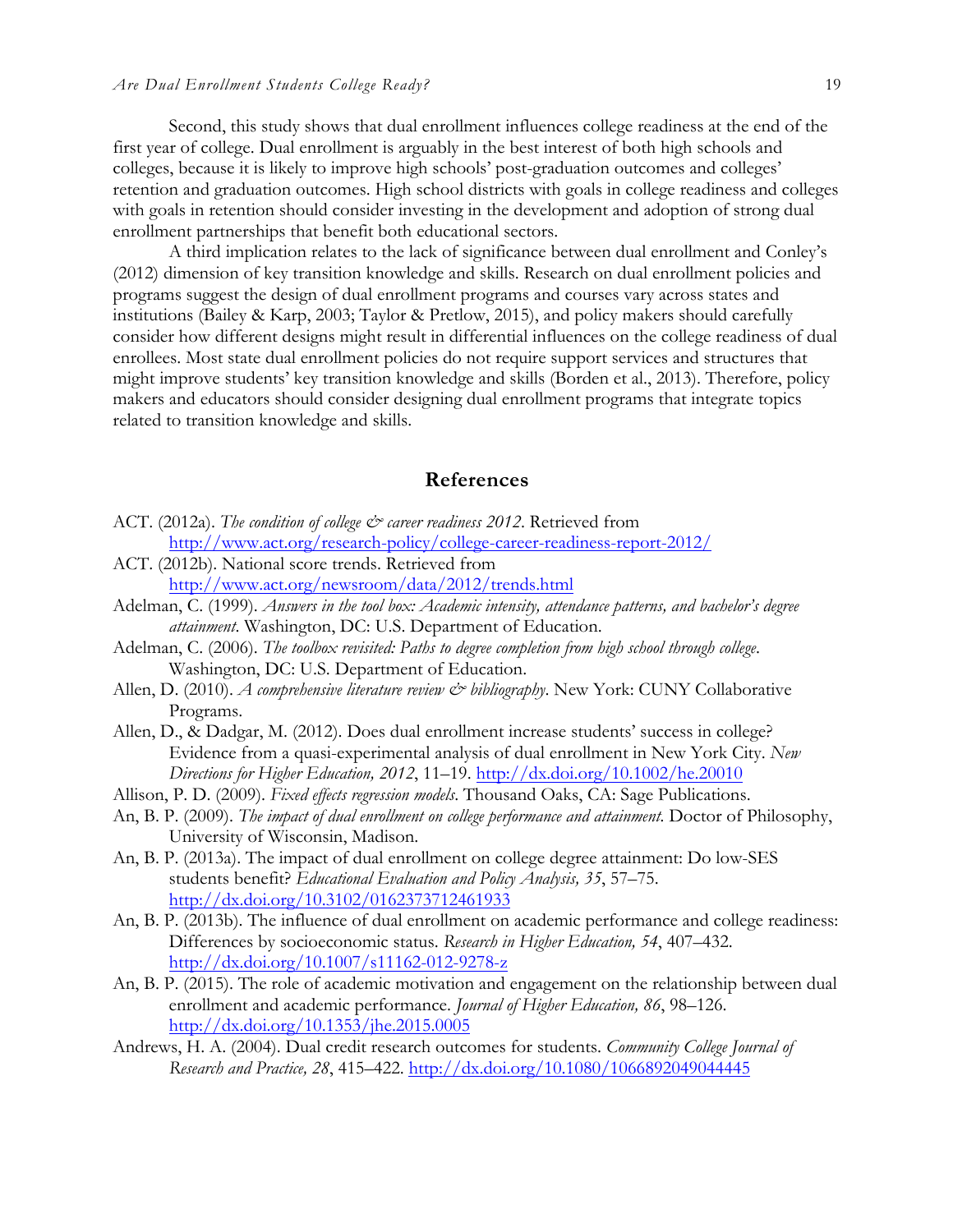- Bailey, T. R., Hughes, K. L., & Karp, M. M. (2002). What role can dual enrollment programs play in easing the transition between high school and postsecondary education? *Journal for Vocational Special Needs Education, 24*, 18–29.
- Bailey, T. R., & Karp, M. M. (2003). *Promoting college access and success: A review of credit-based transition programs*. Washington, DC: Office of Vocational and Adult Education.
- Blackboard Institute. (2010). *Dual enrollment: A strategy for educational advancement of all students*. Washington, DC: Author.
- Borden, V. M. H., Taylor, J. L., Park, E., & Seiler, D. J. (2013). *Dual credit in U.S. higher education: A study of state policy and quality assurance practices*. Retrieved from Higher Learning Commission Website:

https://content.springcm.com/content/DownloadDocuments.ashx?aid=5968&Selection= Document%2Ce3823bc3-3c88-e211-ad6c-0025b3af184e%3B

- Boswell, K. (2001). State policy and postsecondary enrollment options: Creating seamless systems. *New Directions for Community Colleges, 113*, 7–14. http://dx.doi.org/10.1002/cc.3
- Burns, H., & Lewis, B. (2000). Dual-enrolled students' perceptions of the effect of classroom environment on educational experience. *Qualitative Report, 4*.
- Center of Inquiry at Wabash College. (2011). Wabash National Study 2006–2009. Retrieved from http://www.liberalarts.wabash.edu/
- Clinedinst, M. E., & Hawkins, D. A. (2010). *2010 State of college admission*. Retrieved from National Association for College Admission Counseling Website: http://www.nacacnet.org/research/PublicationsResources/Marketplace/Documents/SoCA 2010.pdf
- College Board. (2014). *The 10th annual report to the nation*. Retrieved from http://apreport.collegeboard.org/
- Complete College America. (2012). *Remediation: Higher education's bridge to nowhere*. Retrieved from http://www.completecollege.org/docs/CCA-Remediation-final.pdf
- Conklin, K. D., & Sanford, S. (2007). A college-ready nation: An idea whose time has come. In N. Hoffman, J. Vargas, A. Venezia & M. S. Miller (Eds.), *Minding the gap: Why integrating high school with college makes sense and how to do it* (pp. 65–72). Cambridge, MA: Harvard Education Press.
- Conley, D. T. (2007). *Toward a more comprehensive conception of college readiness*. Eugene, OR: Educational Policy Improvement Center.
- Conley, D. T. (2010). *College and career ready: Helping all students succeed beyond high school*. San Francisco: Jossey-Bass. http://dx.doi.org/10.1002/9781118269411
- Conley, D. T. (2012). *A complete definition of college and career readiness*. Eugene, OR: Educational Policy Improvement Center.
- Dougherty, C., Mellor, L., & Jian, S. (2006). *The relationship between advanced placement and college graduation*. University of Texas at Austin.
- Education Commission of the States. (2001). *Postsecondary options: Dual/concurrent enrollment*. Retrieved from http://www.ecs.org/clearinghouse/28/11/2811.pdf
- Hoffman, N., Vargas, J., & Santos, J. (2008). *On ramp to college: A state policymaker's guide to dual enrollment*. Retrieved from Jobs for the Future Website: http://www.jff.org/sites/default/files/OnRamp.pdf
- Huntley, H. J., & Schuh, J. H. (2002–2003). Post-secondary enrollment: A new frontier in recruitment and retention. *Journal of College Student Retention, 4*, 83–94. http://dx.doi.org/10.2190/4XQF-P3CB-LQM8-BQQL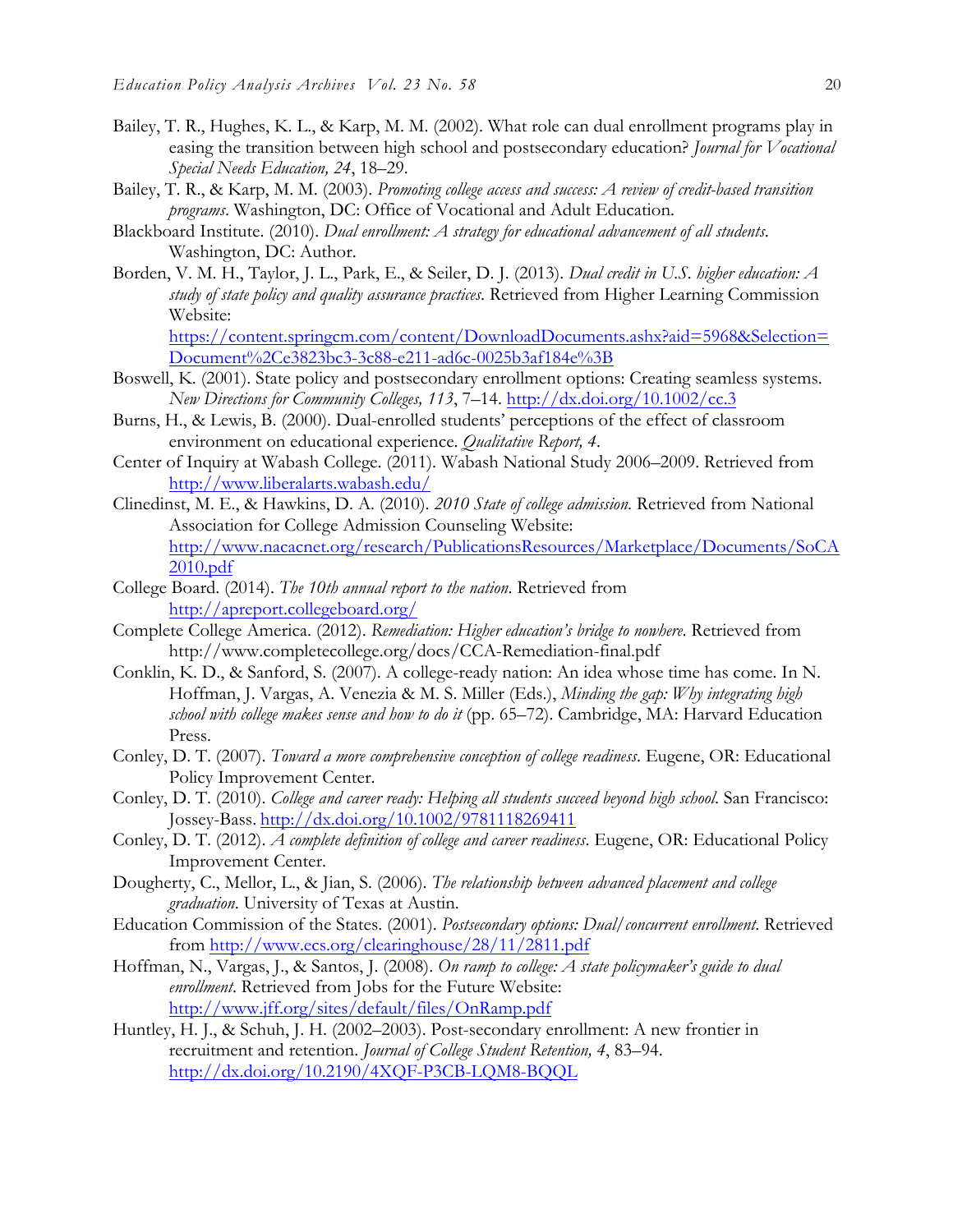- Karp, M. M. (2012). "I don't know, I've never been to college!" Dual enrollment as a college readiness strategy. *New Directions for Higher Education, 2012*, 21–28. http://dx.doi.org/10.1002/he.20011
- Karp, M. M., Bailey, T. R., Hughes, K. L., & Fermin, B. J. (2005). *Update to state dual enrollment policies: Addressing access and quality report*. Washington, DC: Office of Vocational and Adult Education.
- Karp, M. M., Calcagno, J. C., Hughes, K. L., Jeong, D. W., & Bailey, T. R. (2007). *The postsecondary achievement of participants in dual enrollment: An analysis of student outcomes in two states*. St. Paul: University of Minnesota.
- Kim, J., & Bragg, D. D. (2008). The impact of dual and articulated credit on college readiness and retention in four community colleges. *Career and Technical Education Research, 33*, 133–158. http://dx.doi.org/10.5328/CTER33.2.133
- Klopfenstein, K. (2010). Does the Advanced Placement program save taxpayers money? The effect of AP participation on time to college graduation. In P. M. Sadler, G. Sonnert, R. H. Tai & K. Klopfenstein (Eds.), *AP: A critical examination of the Advanced Placement program* (pp. 189– 218). Cambridge, MA: Harvard Education Press.
- Lombardi, A. R., Conley, D. T., Seburn, M. A., & Downs, A. M. (2013). College and career readiness assessment: Validation of the key cognitive strategies framework. *Assessment for Effective Intervention, 38*, 163–171. http://dx.doi.org/10.1177/1534508412448668
- Lombardi, A. R., Seburn, M. A., & Conley, D. T. (2011). Development and initial validation of a measure of academic behaviors associated with college and career readiness. *Journal of Career Assessment, 19*, 375–391. http://dx.doi.org/10.1177/1069072711409345
- Maruyama, G. (2012). Assessing college readiness: Should we be satisfied with ACT or other threshold scores? *Educational Researcher, 41*, 252–261. http://dx.doi.org/10.3102/0013189X12455095
- Medvide, M. B., & Blustein, D. L. (2010). Exploring the educational and career plans of urban minority students in a dual enrollment program. *Journal of Career Development, 37*, 541–558. http://dx.doi.org/10.1177/0894845309350920
- Parsad, B., & Lewis, L. (2003). *Remedial education at degree-granting postsecondary institutions in fall 2000*. Washington, DC: National Center for Education Statistics.
- Porter, A. C., & Polikoff, M. S. (2012). Measuring academic readiness for college. *Educational Policy, 26*, 394–417. http://dx.doi.org/10.1177/0895904811400410
- Roach, R., Gamez Vargas, J., & David, K. M. (2015). Eliminating barriers to dual enrollment in Oklahoma. *New Directions for Community Colleges, 2015*, 31–38. http://dx.doi.org/10.1002/cc.20130
- Sedlacek, W. E. (2004). *Beyond the big test: Noncognitive assessment in higher education*. San Francisco: Jossey-Bass.
- Smith, D. (2007). Why expand dual-credit programs? *Community College Journal of Research and Practice, 31*, 371–387. http://dx.doi.org/10.1080/10668920600932884
- Taylor, J. L. (In press). The equitable effects of community college dual credit: Evidence from Illinois. *Community College Review*.
- Taylor, J. L., & Pretlow, J. (2015). Editors' notes. *New Directions for Community Colleges, 2015*, 1–7. http://dx.doi.org/10.1002/cc.20127
- Texas P-16 Council. (2007). *Study on dual credit programs in Texas: A report to the 80th Legislature from the Texas P-16 Council*.
- Thomas, N., Marken, S., Gray, L., & Lewis, L. (2013). *Dual credit and exam-based courses in U.S. public high schools: 2010–11*. Washington, DC: National Center for Education Statistics.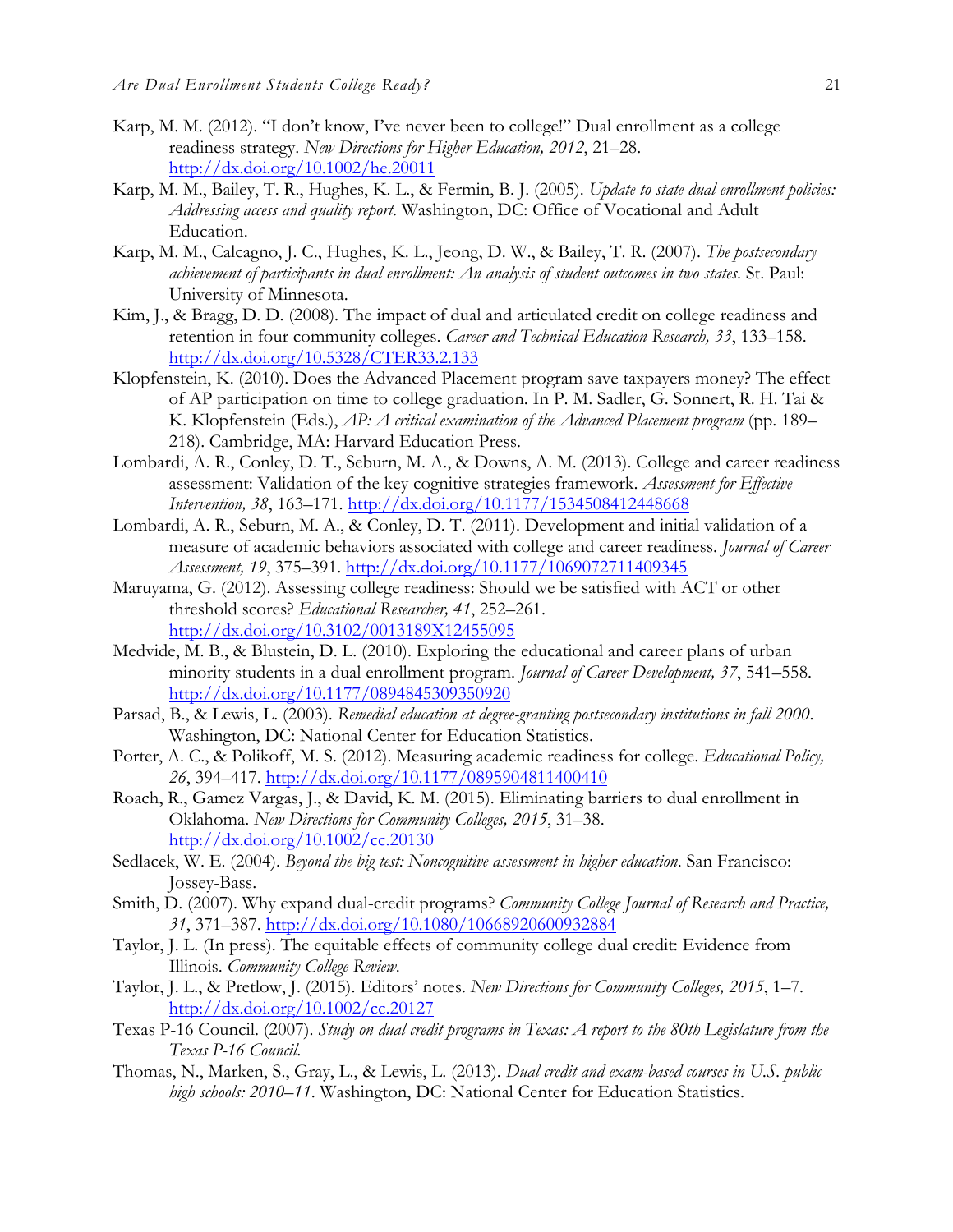- U.S. Department of Education. (2010). *A blueprint for reform: The reauthorization of the Elementary and Secondary Education Act*. Retrieved from http://www2.ed.gov/policy/elsec/leg/blueprint/blueprint.pdf
- Venezia, A., & Voloch, D. (2012). Using college placement exams as early signals of college readiness: An examination of California's Early Assessment Program and New York's At Home in College program. *New Directions for Higher Education, 2012*, 71–79. http://dx.doi.org/10.1002/he.20016
- von Hippel, P. T. (2007). Regression with missing Ys: An improved strategy for analyzing multiply imputed data. *Sociological Methodology, 37*, 83–117. http://dx.doi.org/10.1111/j.1467- 9531.2007.00180.x
- Waits, T., Setzer, J. C., & Lewis, L. (2005). *Dual credit and exam-based courses in U.S. public high schools: 2002–03*. Washington, DC: National Center for Education Statistics.
- Wyatt, J. N., Kobrin, J. L., Wiley, A., Camara, W. J., & Proestler, N. (2011). *SAT benchmarks: Development of a college readiness benchmark and its relationship to secondary and postsecondary school performance*. Retrieved from College Board Website: http://research.collegeboard.org/publications/content/2012/05/sat-benchmarksdevelopment-college-readiness-benchmark-and-its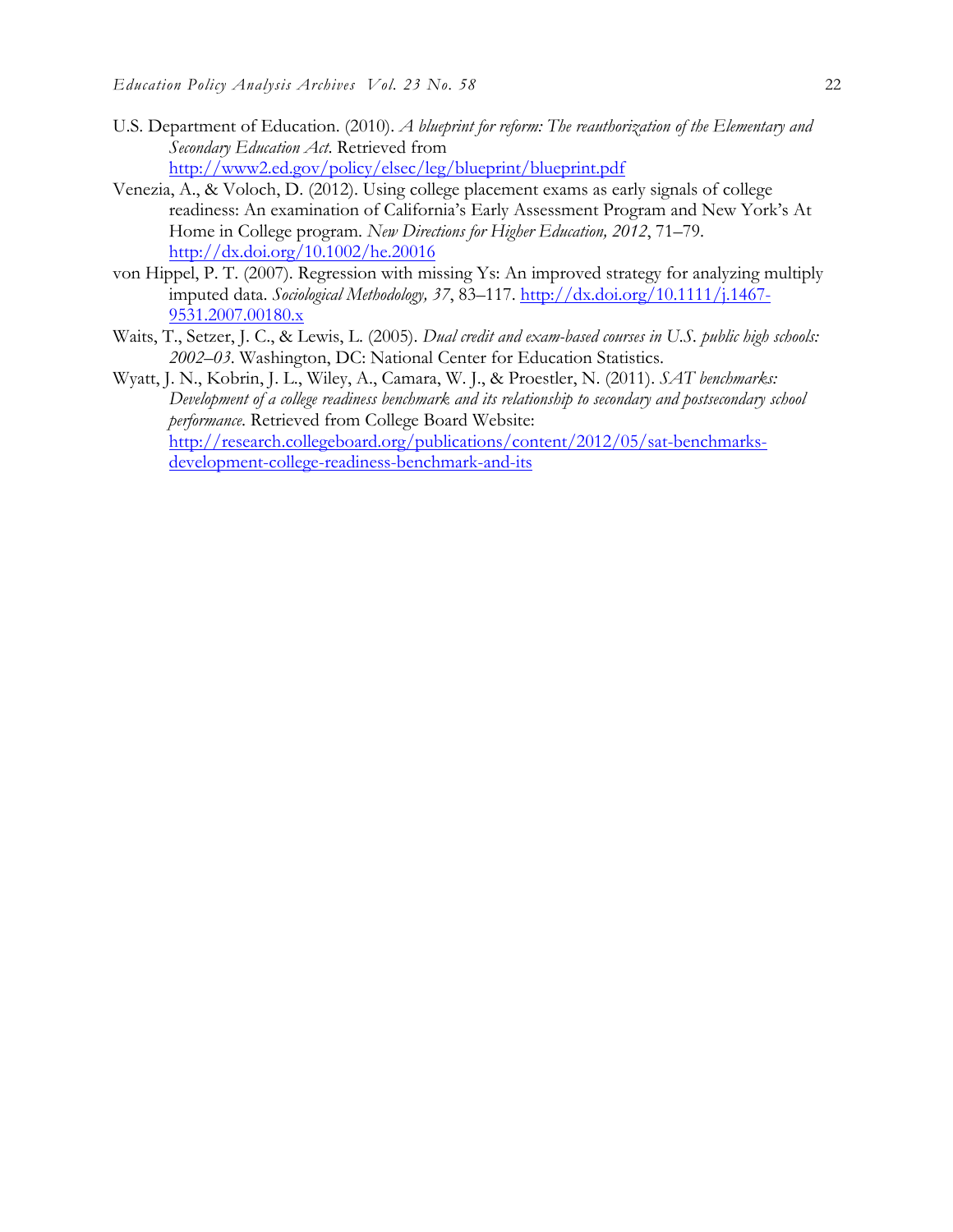# **Appendix Survey Items**

#### *Key Cognitive Strategies (alpha = 0.83)*

- 1. Need for cognition
- 2. Time spent analyzing the basic elements of an idea, experience, or theory, such as examining a particular case or situation in depth and considering its components
- 3. Time spent applying theories or concepts to practical problems or in new situations
- 4. How often I have learned something that changed the way I understand an issue or concept
- 5. Time spent making judgments about the value of information, arguments, or methods, such as examining how others gathered and interpreted data and assessing the soundness of their conclusions
- 6. How often I have worked on a paper or project that required integrating ideas or information from various sources
- 7. How often I have put together ideas or concepts from different courses when completing assignments or during class discussions
- 8. How often I have tried to better understand someone else's views by imagining how issue looks from his/her perspective
- 9. How often I have examined strengths and weaknesses of own views on a topic or issue
- 10. Time spent synthesizing and organizing ideas, information, or experiences into new, more complex interpretations and relationships

#### *Content Knowledge (alpha = 0.63)*

- 1. When I do well on a test, it is usually because I am well-prepared, not because the test is easy
- 2. I am willing to work hard in a course to learn the material even if it won't lead to a higher grade
- 3. Number of courses taken or taking in humanities during this academic year
- 4. Number of courses taken or taking in math during this academic year
- 5. Number of courses taken or taking in natural sciences during this academic year
- 6. Number of courses taken or taking in social sciences during this academic year
- 7. I enjoy taking courses that challenge my beliefs and values
- 8. The courses I enjoy most are those that make me think about things from a different perspective
- 9. I have done foreign language coursework (or plans to before graduation)
- 10. Number of books I have read on my own for personal enjoyment or academic enrichment
- 11. How often I have worked harder than I thought I could to meet an instructor's standards or expectations
- 12. Participated in activities that helped me explore career options during this academic year
- 13. Positive attitude toward literacy

#### *Learning Skills and Techniques (alpha = 0.78)*

- 1. Students challenged each other's ideas in class
- 2. I have participated in one or more study group(s) outside of class
- 3. In my classes, students taught each other in addition to faculty teaching
- 4. I enjoy the challenge of learning complicated new material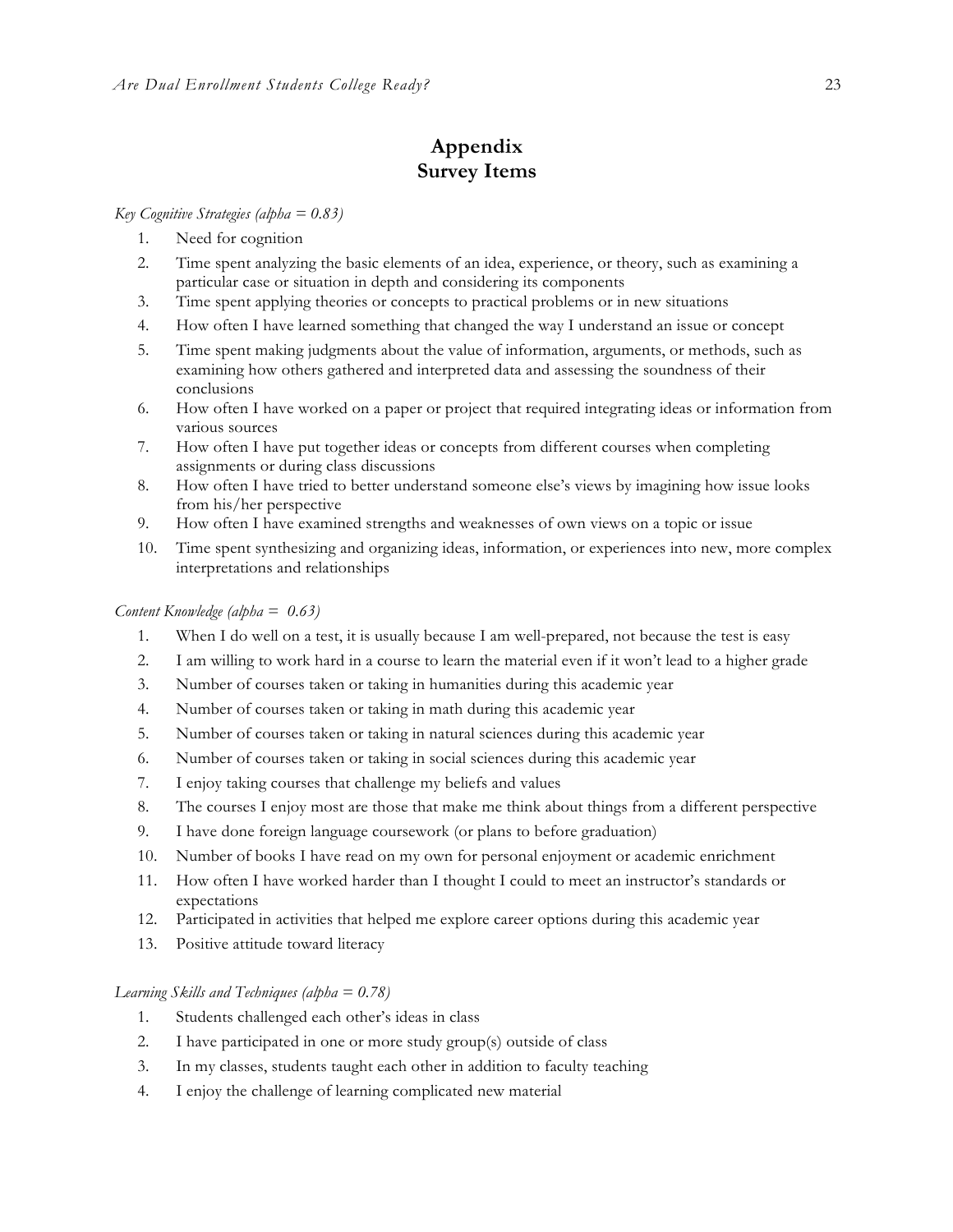- 5. My academic experiences (i.e., courses, labs, studying, discussions with faculty) will be the most enjoyable part of college
- 6. Getting the best grades I can is very important to me
- 7. My academic experiences (i.e., courses, labs, studying, discussions with faculty) will be the most important part of college
- 8. Number of hours per week I spend preparing for class
- 9. How often I have worked with other students on projects during class
- 10. How often I have asked questions in class or contributed to class discussions
- 11. How often I have come to class without completing readings or assignments
- 12. How often I have discussed grades or assignments with an instructor
- 13. How often I have discussed ideas from readings or classes with faculty members outside of class
- 14. I have participated in a learning community or formal program with students taking two or more classes together (or plans to before graduation)
- 15. Time spent memorizing facts, ideas, or methods from your courses and readings so you can repeat them in pretty much the same form
- 16. How often I have worked with classmates outside of class to prepare class assignments
- 17. How often I have discussed ideas from readings or classes with others outside of class (students, family members, co-workers)
- 18. How often I have prepared two or more drafts of a paper or assignment before turning it in
- 19. Number of written papers or reports of 20 pages or more I have wrote
- 20. My out-of-class experiences have had a positive influence on my intellectual growth and interest in ideas
- 21. My out-of-class experiences have had a positive influence on my personal growth, attitudes, and values
- 22. How often I have attended a debate or lecture on a current political/social issue

#### *Transition Knowledge & Skills (alpha = 0.90)*

- 1. Had serious discussions with faculty whose political, social, or religious opinions were different from your own
- 2. Had serious discussions with other students about different lifestyles and customs
- 3. Had serious discussions with other students about major social issues such as racial diversity, human rights, equality, or justice
- 4. Contact with individuals whose backgrounds (e.g., race, national origin, sexual orientation) are different from my own is an essential part of my college education
- 5. Learning about people from different cultures is a very important part of my college education
- 6. I enjoy having discussions with people whose ideas and values are different from my own
- 7. I enjoy talking with people who have values different from mine because it helps me better understand myself and my values
- 8. The real value of a college education lies in being introduced to different values
- 9. Had guarded, cautious interactions with diverse students
- 10. Shared personal feelings and problems with diverse students
- 11. Had discussions regarding inter-group relations with diverse students
- 12. Had meaningful and honest discussions about issues related to social justice with diverse students
- 13. Encountered diverse perspectives on campus outside the classroom (e.g., administrative offices, public forums)
- 14. Made friends with a student from another country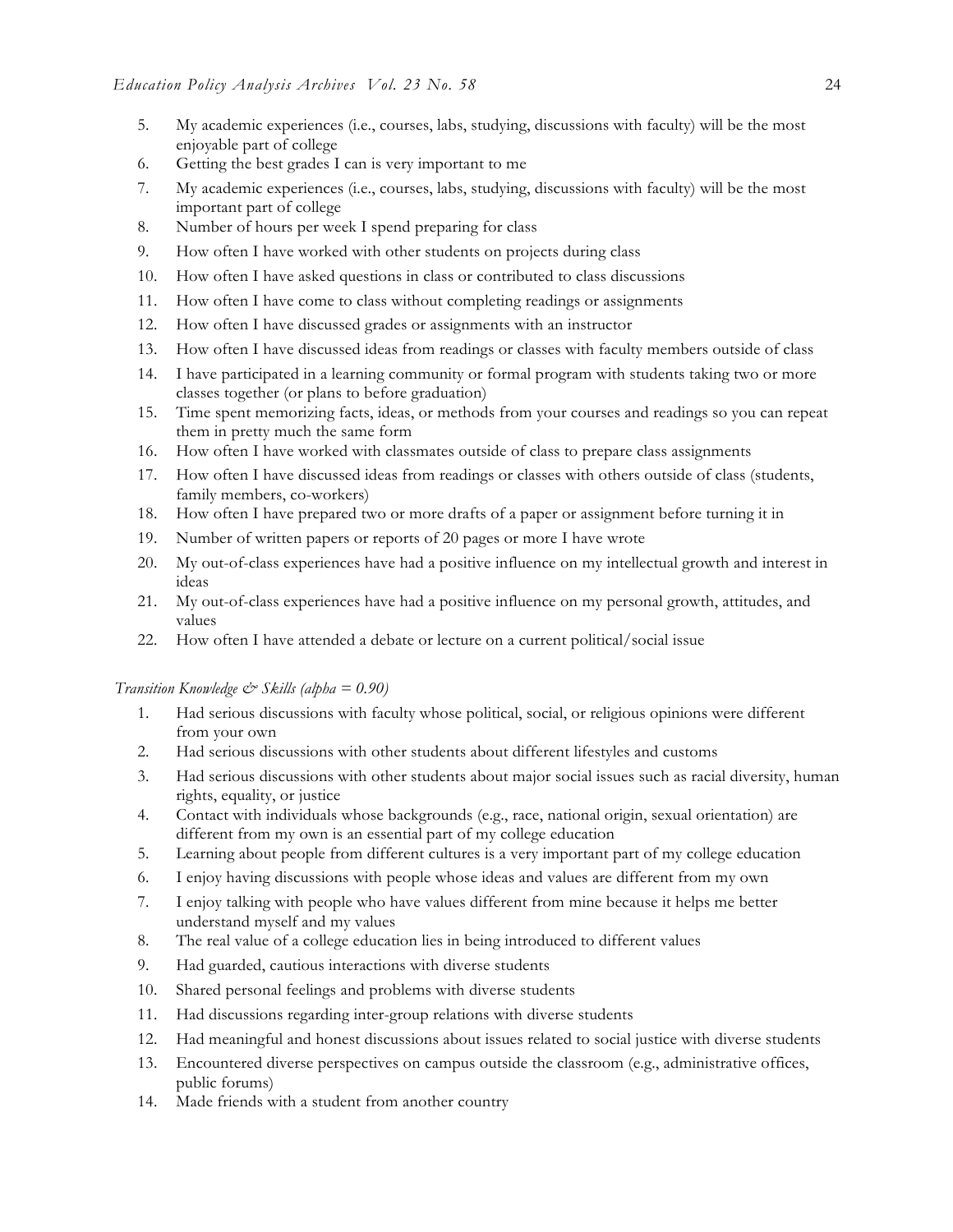- 15. Made friends with a student whose race was different from your own
- 16. Had serious conversations with students who are very different from you in terms of their religious beliefs, political opinions, or personal values
- 17. Included diverse perspectives (different races, religions, genders, political beliefs, etc.) in class discussions or writing assignments
- 18. Had serious conversations with students of a different race or ethnicity than my own
- 19. My relationships with administrative personnel and offices
- 20. My relationships with faculty members
- 21. I have done, or plan to do, a practicum, internship, field experience, co-op experience, or clinical assignment
- 22. I have worked, or plan to work on a research project with a faculty member outside of course or program requirements
- 23. Since coming to this institution, I have developed close personal relationships with other students
- 24. My interpersonal relationships with other students have had a positive influence on my intellectual growth and interest in ideas
- 25. My interpersonal relationships with other students have had a positive influence on my personal growth, attitudes, and values
- 26. The student friendships I have developed at this institution have been personally satisfying
- 27. Miville-Guzman Universality-Diversity Scale, which measures students' attitudes, cognitions, and behaviors toward diversity
- 28. Socially responsible leadership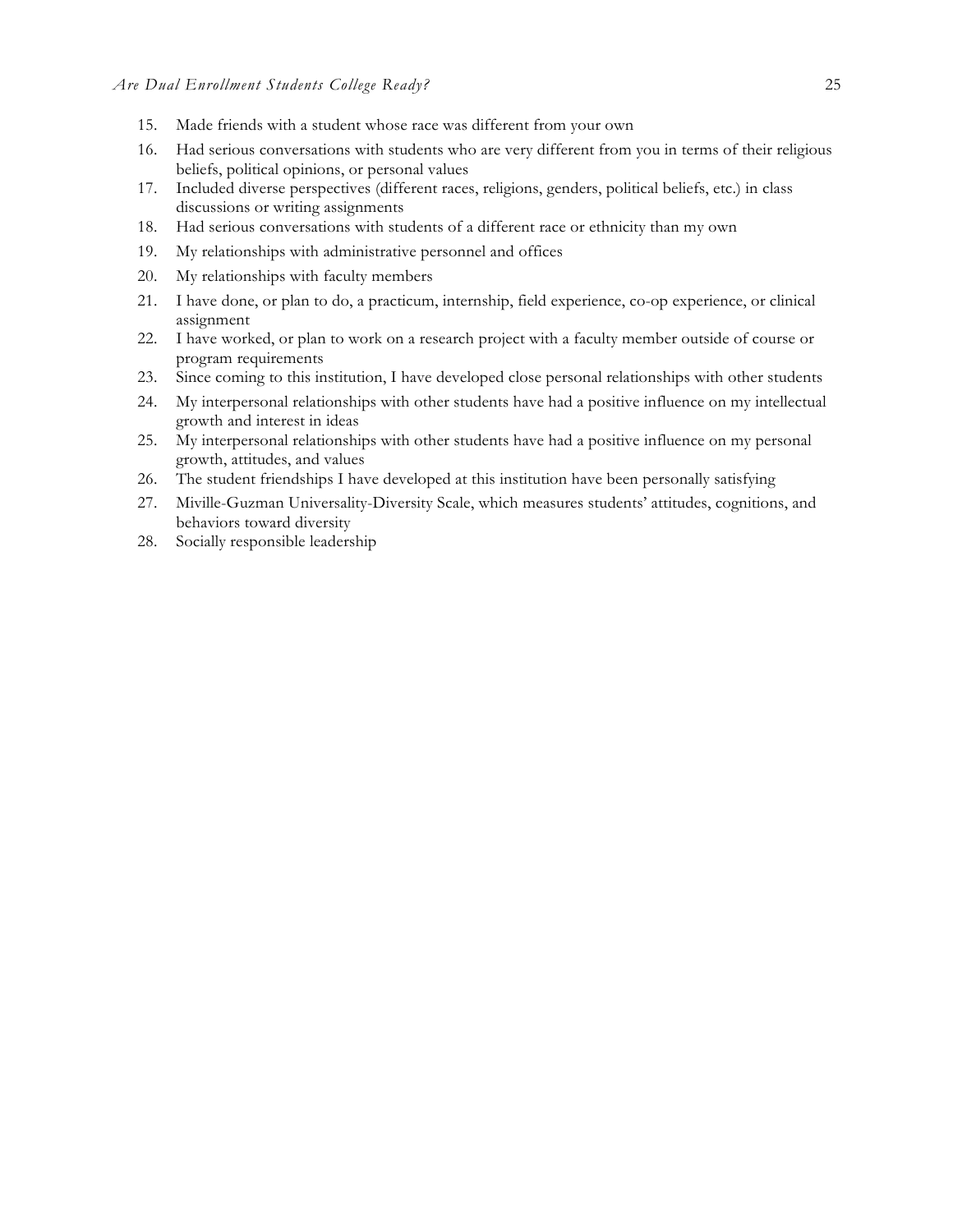# **About the Authors**

**Brian P. An** University of Iowa brian-an@uiowa.edu

Brian P. An is Assistant Professor of Educational Policy and Leadership Studies at the University of Iowa. His research focuses on the transition from high school to college and college persistence.

#### **Jason L. Taylor**

University of Utah jason.taylor@utah.edu

Jason L. Taylor is Assistant Professor of Higher Education in the Department of Educational Leadership and Policy at the University of Utah. Broadly speaking, his research examines the intersection between higher education policies and educational and social inequities.

# **Acknowledgements**

An earlier version of this paper was presented at the 2013 Annual Meeting of the American Educational Research Association. The research reported here was supported by a grant from the Center of Inquiry in the Liberal Arts at Wabash College to the Center for Research on Undergraduate Education at the University of Iowa. The opinions expressed are those of the authors and do not represent views of the Center of Inquiry in the Liberal Arts or the Center for Research on Undergraduate Education. We are grateful to Victor Borden, the editor, and anonymous reviewers for helpful comments on earlier drafts.

# education policy analysis archives

Volume 23 Number 58 June 22<sup>nd</sup>, 2015 ISSN 1068-2341

# ⊛

**SOME RIGHTS RESERVED** Readers are free to copy, display, and distribute this article, as long as the work is attributed to the author(s) and **Education Policy Analysis Archives,** it is distributed for noncommercial purposes only, and no alteration or transformation is made in the work. More details of this Creative Commons license are available at

http://creativecommons.org/licenses/by-nc-sa/3.0/. All other uses must be approved by the author(s) or **EPAA**. **EPAA** is published by the Mary Lou Fulton Institute and Graduate School of Education at Arizona State University Articles are indexed in CIRC (Clasificación Integrada de Revistas Científicas, Spain), DIALNET (Spain), Directory of Open Access Journals, EBSCO Education Research Complete, ERIC, Education Full Text (H.W. Wilson), QUALIS A2 (Brazil), SCImago Journal Rank; SCOPUS, SOCOLAR (China).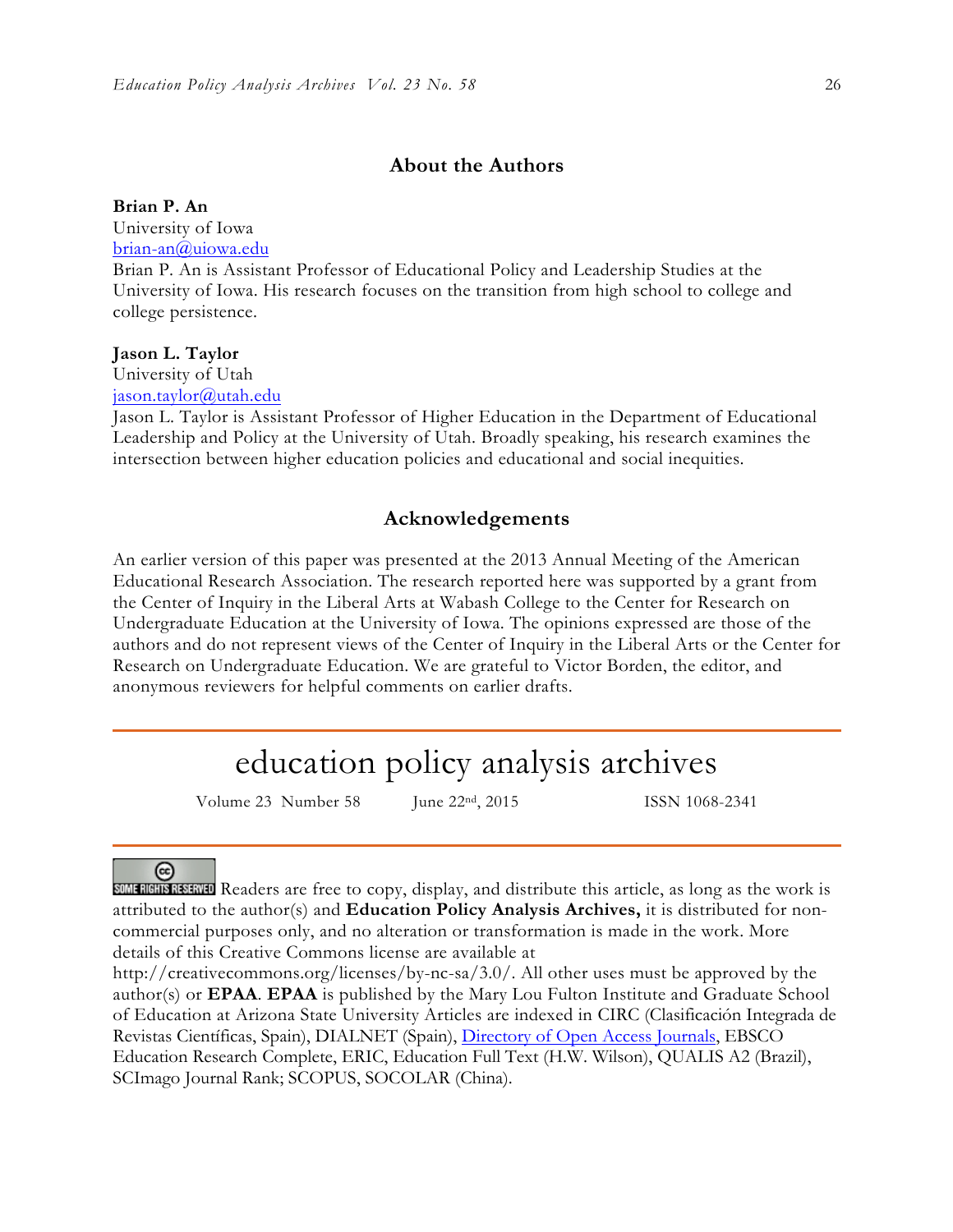Please contribute commentaries at http://epaa.info/wordpress/ and send errata notes to Gustavo E. Fischman fischman@asu.edu

**Join EPAA's Facebook community** at https://www.facebook.com/EPAAAAPE and **Twitter feed** @epaa\_aape.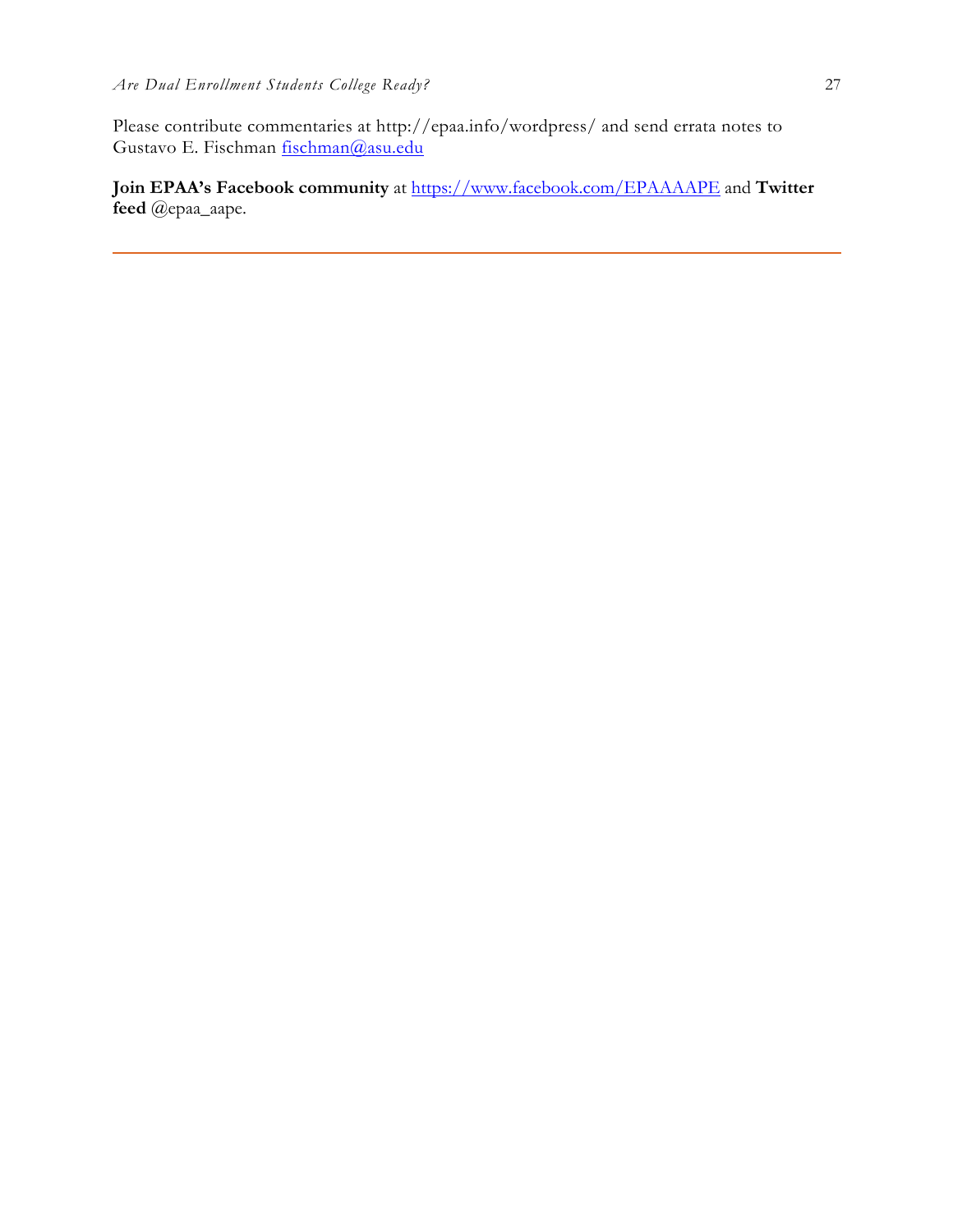# education policy analysis archives editorial board

Editor **Gustavo E. Fischman** (Arizona State University) Associate Editors: **Audrey Amrein-Beardsley** (Arizona State University), **Jeanne M. Powers** (Arizona State University)

**Jessica Allen** University of Colorado, Boulder **Jaekyung Lee** SUNY Buffalo **Gary Anderson** New York University **Christopher Lubienski** University of Illinois,

**Michael W. Apple** University of Wisconsin, Madison **David C. Berliner** Arizona State University **Maria Martinez-Coslo** University of Texas,

**Robert Bickel Marshall University William Mathis University of Colorado, Boulder Wendy C. Chi** Jefferson County Public Schools in Golden, Colorado **Casey Cobb** University of Connecticut **Sharon Nichols** University of Texas, San Antonio **Arnold Danzig** California State University, San Jose **Antonia Darder** Loyola Marymount University **João Paraskveva** University of Massachusetts, **Linda Darling-Hammond** Stanford University **Laurence Parker** University of Utah **Chad d'Entremont** Rennie Center for Education Research and Policy **John Diamond** Harvard University **John Rogers** University of California, Los Angeles **Tara Donahue** McREL International **A. G. Rud** Washington State University **Christopher Joseph Frey** Bowling Green State University **Melissa Lynn Freeman** Adams State College **Kimberly Scott** Arizona State University **Amy Garrett Dikkers** University of North Carolina Wilmington **Gene V Glass** Arizona State University **Maria Teresa Tatto** Michigan State University **Ronald Glass** University of California, Santa Cruz **Larisa Warhol** Arizona State University **Harvey Goldstein** University of Bristol **Cally Waite** Social Science Research Council **Jacob P. K. Gross** University of Louisville **John Weathers** University of Colorado, Colorado **Eric M. Haas** WestEd **Kevin Welner** University of Colorado, Boulder

**Kimberly Joy Howard** University of Southern California **Craig Howley** Ohio University **John Willinsky** Stanford University

Urbana-Champaign **Sarah Lubienski** University of Illinois, Urbana-Champaign **Angela Arzubiaga** Arizona State University **Samuel R. Lucas** University of California, Berkeley Arlington **Henry Braun** Boston College **Tristan McCowan** Institute of Education, London **Eric Camburn** University of Wisconsin, Madison **Michele S. Moses** University of Colorado, Boulder **Julianne Moss** Deakin University

**Noga O'Connor** University of Iowa

Dartmouth **Susan L. Robertson** Bristol University

**Sherman Dorn** Arizona State University **Felicia C. Sanders** Institute of Education Sciences **Janelle Scott** University of California, Berkeley

**Dorothy Shipps** Baruch College/CUNY

Springs

**Ed Wiley** University of Colorado, Boulder

**Aimee Howley** Ohio University **Terrence G. Wiley** Center for Applied Linguistics

**Steve Klees** University of Maryland **Kyo Yamashiro** Los Angeles Education Research Institute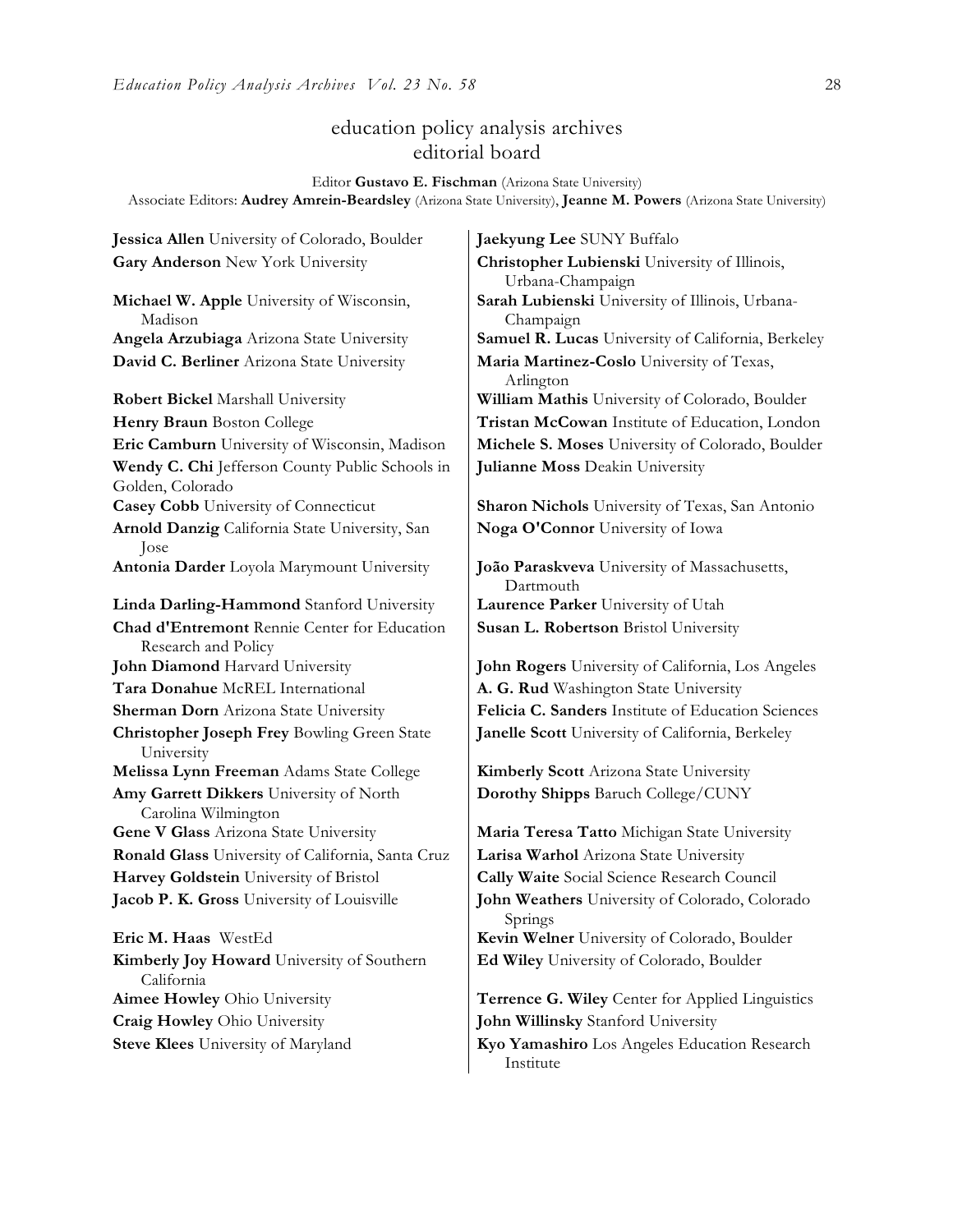**Armando Alcántara Santuario** IISUE, UNAM

# archivos analíticos de políticas educativas consejo editorial

Editores: **Gustavo E. Fischman** (Arizona State University), **Jason Beech** (Universidad de San Andrés), **Alejandro Canales** (UNAM) y **Jesús Romero Morante** (Universidad de Cantabria)

México **Claudio Almonacid** University of Santiago, Chile **Imanol Ordorika** Instituto de Investigaciones **Pilar Arnaiz Sánchez** Universidad de Murcia, España **Xavier Besalú Costa** Universitat de Girona, España **Jose Joaquin Brunner** Universidad Diego Portales, Chile **Damián Canales Sánchez** Instituto Nacional para la Evaluación de la Educación, México **María Caridad García** Universidad Católica del Norte, Chile **Raimundo Cuesta Fernández** IES Fray Luis de León, España **Marco Antonio Delgado Fuentes** Universidad Iberoamericana, México **Inés Dussel** DIE**-**CINVESTAV, Mexico **Rafael Feito Alonso** Universidad Complutense de Madrid. España **Pedro Flores Crespo** Universidad Iberoamericana, México **Verónica García Martínez** Universidad Juárez Autónoma de Tabasco, México **Francisco F. García Pérez** Universidad de Sevilla, España **Edna Luna Serrano** Universidad Autónoma de Baja California, México **Alma Maldonado** DIE-CINVESTAV México **Alejandro Márquez Jiménez** IISUE, UNAM México **Jaume Martínez Bonafé**, Universitat de València, España

**José Felipe Martínez Fernández** University of California Los Angeles, Estados Unidos

**Fanni Muñoz** Pontificia Universidad Católica de Perú,

Economicas – UNAM, México **Maria Cristina Parra Sandoval** Universidad de Zulia, Venezuela **Miguel A. Pereyra** Universidad de Granada, España **Monica Pini** Universidad Nacional de San Martín, Argentina **Paula Razquin** Universidad de San Andrés, Argentina **Ignacio Rivas Flores** Universidad de Málaga, España **Daniel Schugurensky** Arizona State University, Estados Unidos **Orlando Pulido Chaves** Instituto para la Investigacion Educativa y el Desarrollo Pedagogico IDEP **José Gregorio Rodríguez** Universidad Nacional de Colombia **Miriam Rodríguez Vargas** Universidad Autónoma de Tamaulipas, México **Mario Rueda Beltrán** IISUE, UNAM México **José Luis San Fabián Maroto** Universidad de Oviedo, España **Yengny Marisol Silva Laya** Universidad Iberoamericana, México **Aida Terrón Bañuelos** Universidad de Oviedo, España **Jurjo Torres Santomé** Universidad de la Coruña, España **Antoni Verger Planells** University of Barcelona, España **Mario Yapu** Universidad Para la Investigación Estratégica, Bolivia